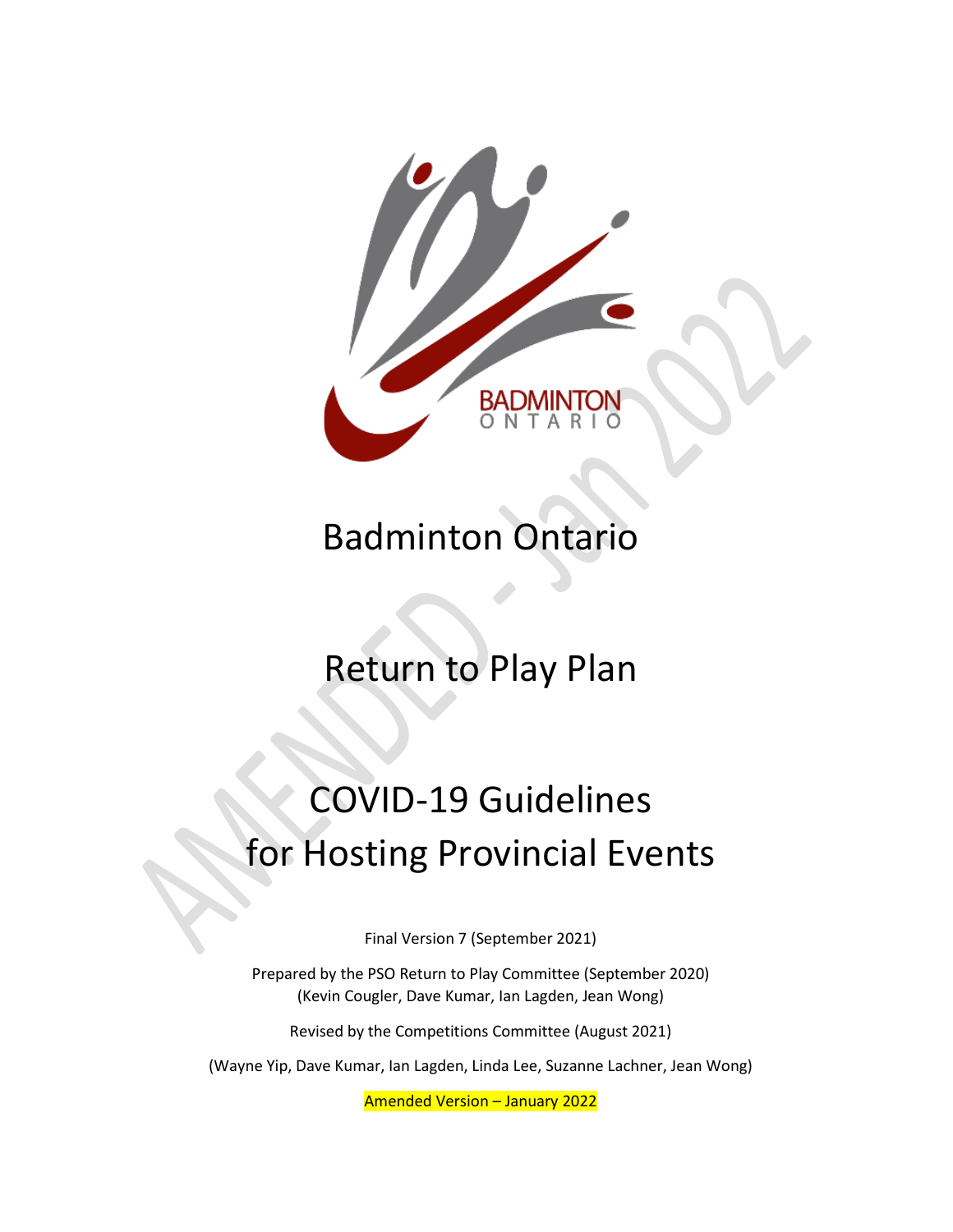### Table of Contents

| 1. |
|----|
|    |
|    |
|    |
|    |
|    |
|    |
|    |
|    |
|    |
|    |
|    |
|    |
|    |
|    |
|    |
|    |
|    |
|    |
|    |
|    |
|    |
|    |
|    |
|    |
|    |
|    |
|    |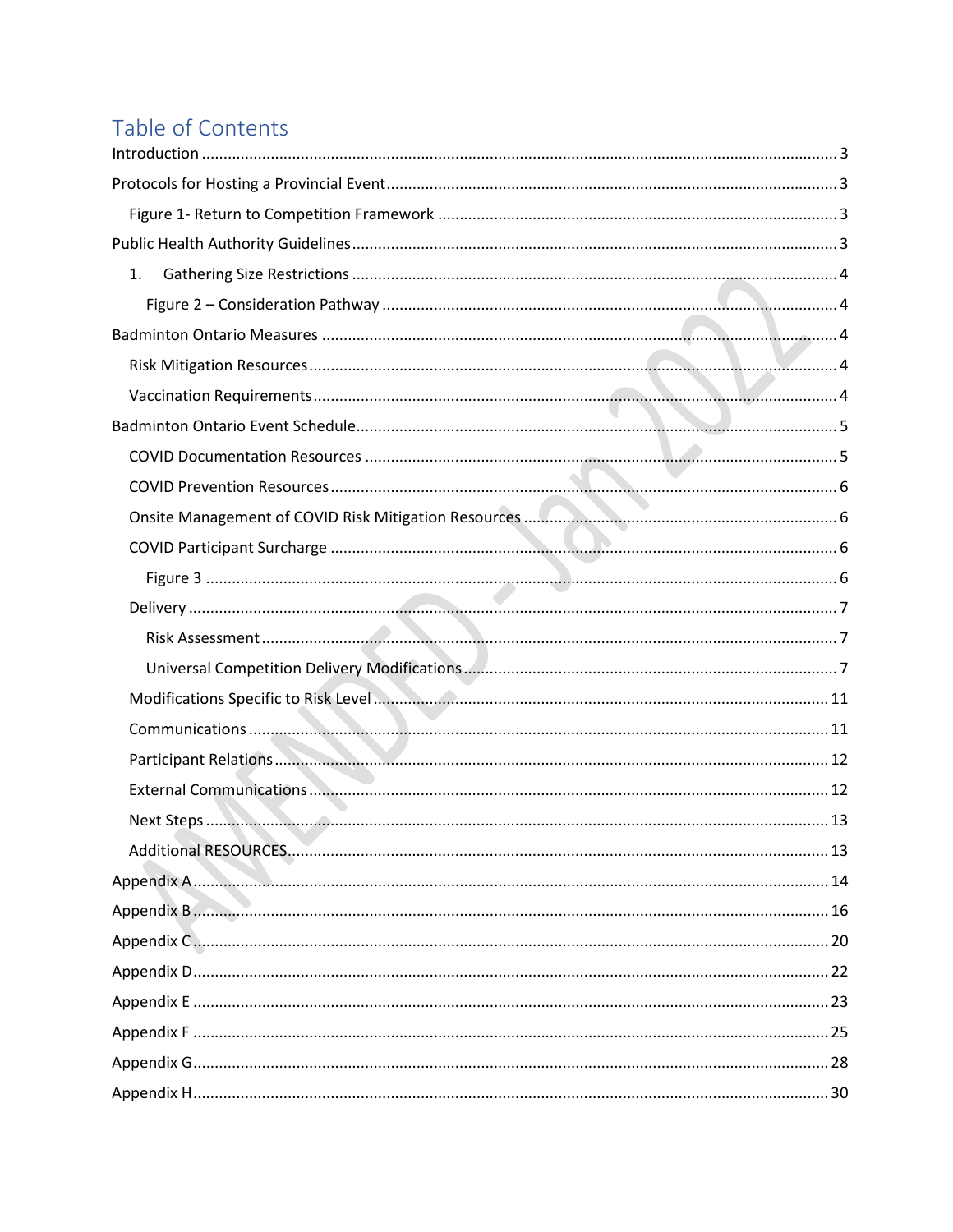#### **Badminton Ontario Return to Play Plan**

#### COVID 19 Guidelines for Hosting Provincial Events

Version 7 (September 2021)

### <span id="page-2-0"></span>Introduction

A sense of normalcy is cautiously returning to badminton in Ontario and we are entering another phase in this fight against the pandemic. It is clear that we need to learn to exist and operate within a new framework and that some of the protocols and guidelines we have, and will put in place, are here to stay for the foreseeable future.

The COVID-19 pandemic is unprecedented and unlike any crisis we have had to face before. This is a manual on how Badminton Ontario is attempting to manage the situation, stay ahead of the curve and come out the other end as a strong organization with our values intact. However, we also have a duty to the badminton community to do what we can to keep people safe at our events.

### <span id="page-2-1"></span>Protocols for Hosting a Provincial Event

Recently the response to COVID-19 in Ontario has shifted to questions regarding how best and when to re-open the province and restore operations to priority aspects of Ontario's economy. Sport event hosting in Ontario must address a thoughtful 'return to play' process that protects the health and safety of participants, technical officials, coaches, hosts, volunteers and spectators, and respects public health authority guidelines.

Return to Competition planning for provincial events involves three key components (see Figure 1).

- Public Health Guidelines
- Badminton Ontario Measures
- Competition Delivery

#### <span id="page-2-2"></span>Figure 1- Return to Competition Framework

**Public Health Authority Guidelines** (Federal, Provincial/Territorial, Municipal)

**Badminton Ontario Measures** (Mitigation, Risk Assessment)

**Competition Delivery** (Structure, Format, Restrictions)

### <span id="page-2-3"></span>Public Health Authority Guidelines

Federal, Provincial and Regional COVID-19 movement and physical distancing measures take precedence over Badminton Ontario specific mitigation strategies. Badminton Ontario will continue to monitor the movement and physical distancing measures imposed by the various levels of government and will make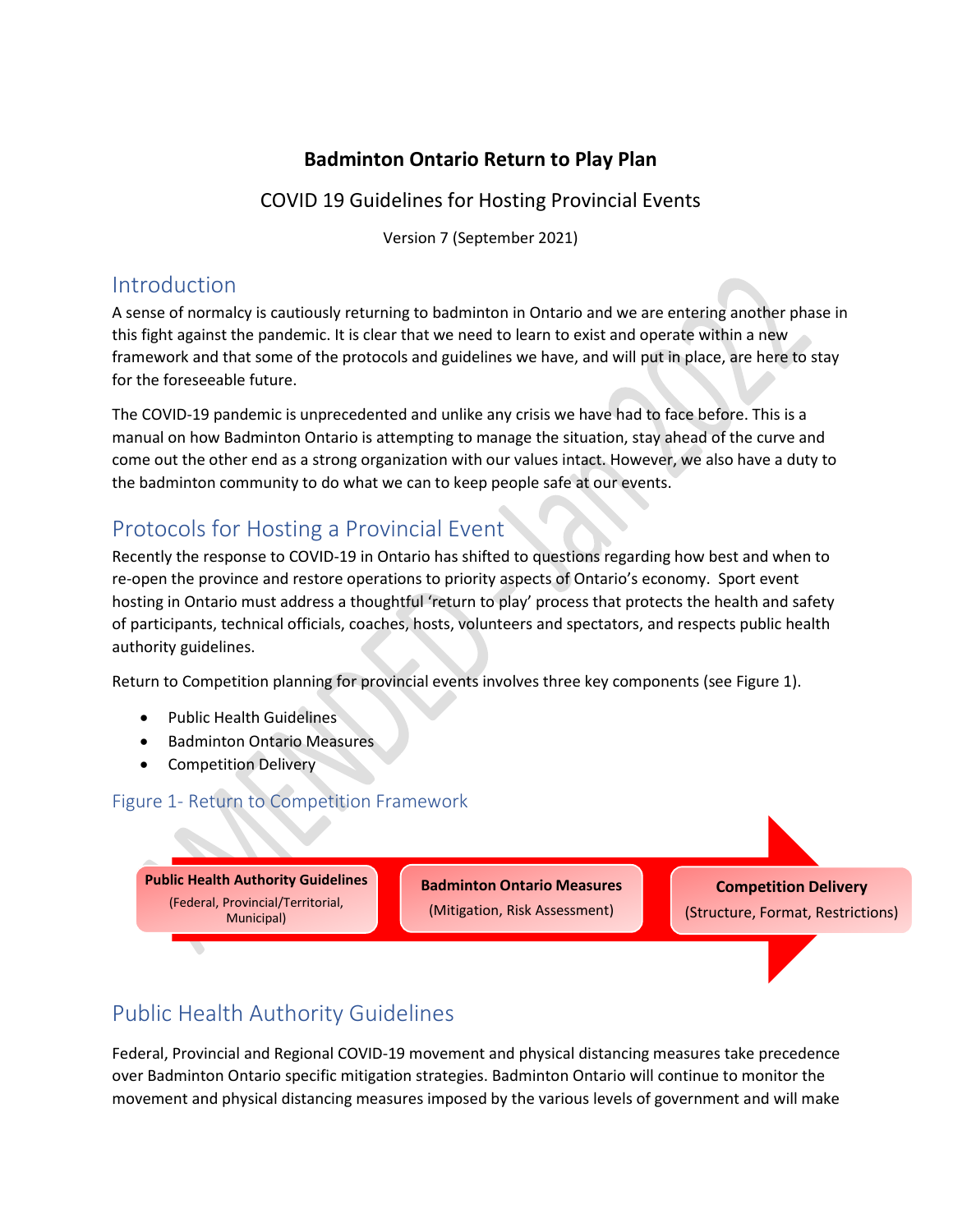informed decisions around the viability of hosting events. Badminton Ontario has established the following metrics around the viability of organizing a provincial level event.

#### <span id="page-3-0"></span>1. Gathering Size Restrictions

Badminton Ontario will host provincial events in compliance with the indoor gathering size based on 50% of fire code capacity with appropriate physical distancing measures.

Therefore, Badminton Ontario will review the host venue facilities layout and capacities to consider hosting events with the appropriate Badminton Ontario Measures. (see Figure 2).

#### <span id="page-3-1"></span>Figure 2 – Consideration Pathway

Consideration of host venue layout and capacity

**Go to step 2 Badminton Ontario Measures**

### <span id="page-3-2"></span>Badminton Ontario Measures

Badminton Ontario has identified the following activities and resources which need to be in place for an event to proceed. (see Figure 3).

This document along with the *2021-22 COVID 19 Protocols for Badminton Ontario sanctioned events*  document sets out the safety protocol related to COVID-19 to be followed for the safe delivery of Badminton Ontario sanctioned events.

#### <span id="page-3-3"></span>Risk Mitigation Resources

In order to ensure that our players, coaches, volunteers, technical officials, spectators and staff are not exposed to undue risk due to COVID-19, Badminton Ontario will deploy resources (see section below referring to COVID prevention resources) to ensure that participants are aware of the risk and that risk mitigation strategies are implemented.

#### <span id="page-3-4"></span>Vaccination Requirements

There is heightened risk of transmission of COVID-19 associated with the game of badminton due to the fact that it is played indoors with players frequently coming within a two-meter distance of one another. Tournaments present an increased risk of COVID-19 transmission for reasons such as travel, dining in public, and exposure to different players on court. In view of the high vaccination rate in Ontario, it is possible to implement protocols that will provide a sufficiently safe environment to run tournaments.

In order to ensure that our players, coaches, volunteers, technical officials, spectators and staff are not exposed to undue risk due to COVID-19, Badminton Ontario will be mandating that all participants must be fully vaccinated prior to participating in Badminton Ontario sanctioned programming and events.

Effective September 1, 2021, all participants (players, coaches, volunteers, technical officials, spectators, and staff) must be fully vaccinated, defined by a period of at least 14 days having passed since receiving their second dose of a two-dose COVID-19 vaccine series, to take part in Badminton Ontario sanctioned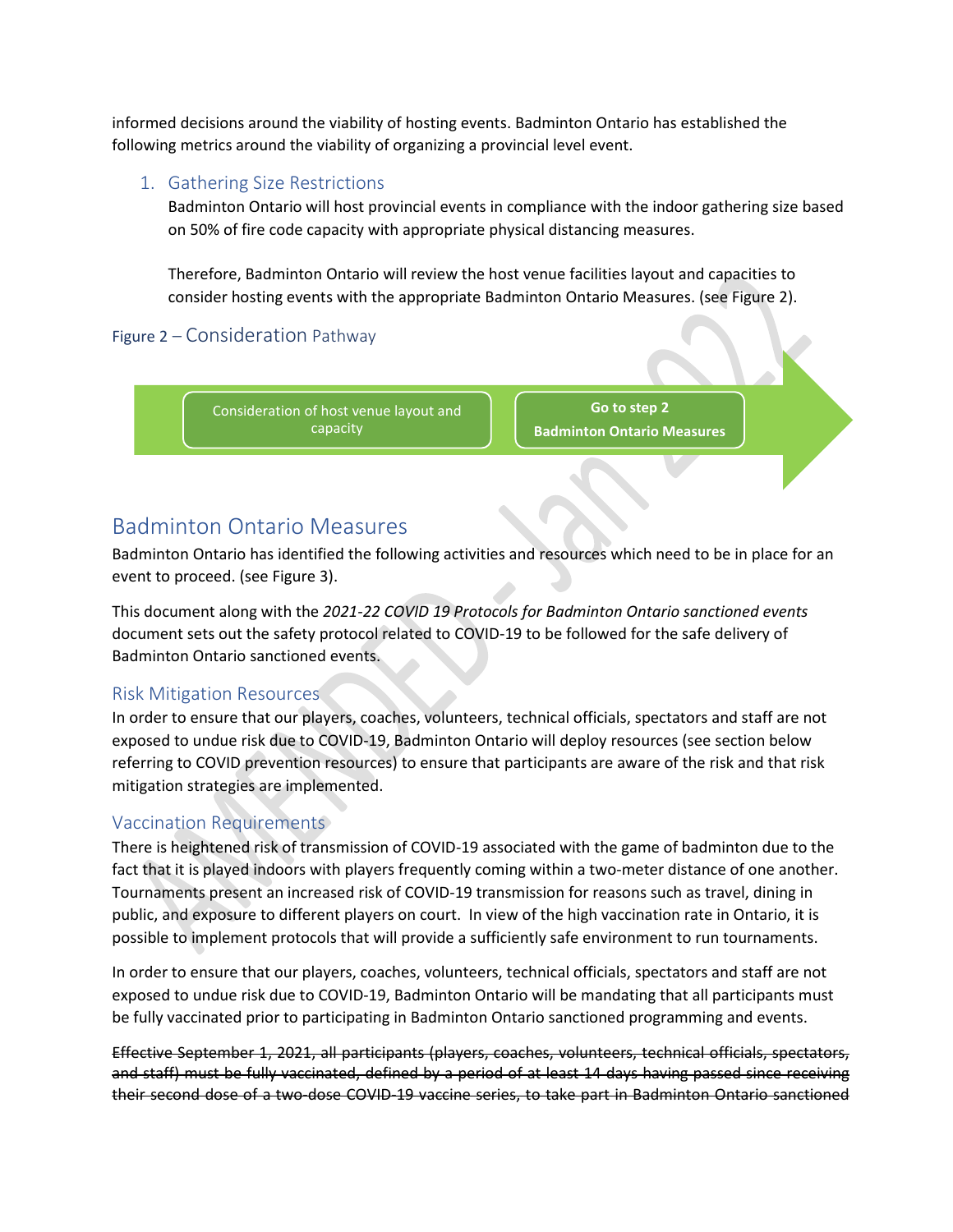programs and events. *Effective February 2022*, participants aged 12 yrs + must be double vaccinated at least 14 days (2 weeks) before the competition date. Participants aged 5-11 yrs must be double vaccinated at least 1 day before the competition date.

Those with approved vaccination exemptions (i.e., medical, Ontario Human Rights Code) will be required to produce a negative rapid antigen of PCR test within 48 hours of the start of their participation in an event.

### <span id="page-4-0"></span>Badminton Ontario Event Schedule

A list of events and their dates can be found at <https://www.badmintonontario.ca/competitions/list/>

#### <span id="page-4-1"></span>COVID Documentation Resources

Coaches, technical officials and participants will undergo a 4-step process in which each step advises them of the risks associated with participation at Badminton Ontario events. The steps are:

- 1. Membership Purchase. Upon renewal or purchase of an annual membership, players, technical officials, and coaches (or a parent/guardian on behalf of a minor, when applicable) will be required to check a box indicating they understand the terms and conditions of membership in Badminton Canada and their P/TSO which includes a section about COVID-19 (Appendix A).
- 2. Event Registration. Upon registration to a specific event, players, technical officials and coaches (or a parent/guardian on behalf of a minor, when applicable) will be required to check a box indicating they understand and agree to the terms and conditions for participating in a sanctioned event (Appendix B)
- 3. Arrival at Event. Upon arrival at the first day of competition, players, technical officials and coaches (or a parent/guardian of behalf of a minor, when applicable) will need to sign (or have signed) a copy of the Assumption of Risk and Waiver of Claims and Liability Agreement (Appendix B). Copies will be kept on file until 3 years after the date of the event.
- 4. Declaration of Compliance. Players, technical officials and coaches (or a parent/guardian on behalf of a minor, when applicable) will need to sign a copy of the Declaration of Compliance (Appendix C) **daily**. Copies will be kept on file until 3 years after the date of the event. **OR** completion of an online health check survey upon entry on each day.

Other individuals, such as spectators, contractors, venue staff, event staff, and Badminton Ontario staff will undergo a 2-part process, which are step 3 (Arrival at Event) and step 4 (Declaration of Compliance) described above.

In addition to the documentation required from participants and other individuals, Badminton Ontario will require that a log be kept which includes details about the cleaning of equipment and the public areas of the venue. A copy of this log must be returned to Badminton Ontario post-event. A sample log is provided in Appendix D.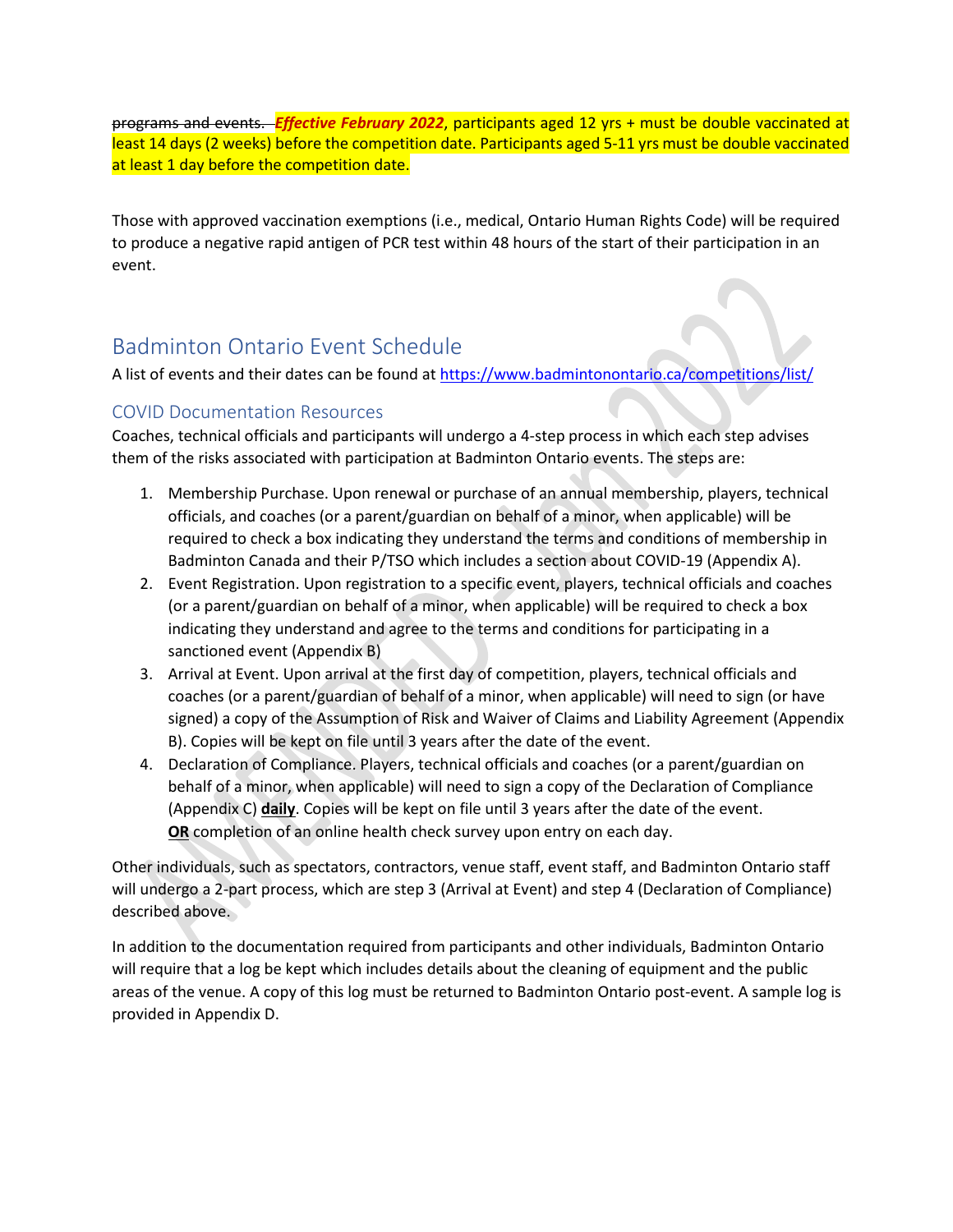#### <span id="page-5-0"></span>COVID Prevention Resources

At each event participants are expected to have their own personal protective equipment ("PPE"), however, Badminton Ontario will have the following materials available at the draw desk to reduce the risk of transmission of COVID-19 to event participants:

- 1. Disposable face masks to be used by host committee and other event staff. Or available to participants at a nominal fee.
- 2. Clear face shields to be used by the host committee and other event staff.
- 3. Hand Sanitizer. One bottle per court, plus an additional two bottles for the main entrance and two bottles for the draw desk.
- 4. Ample supply of disinfectant wipes.
- 5. Disposable gloves.
- 6. Two electronic touchless temperature devices.
- 7. Table top shields for the draw desk, referee station, and PACO front entrance station

#### <span id="page-5-1"></span>Onsite Management of COVID Risk Mitigation Resources

In order to manage the collection/submission of waivers and assumption of risk agreements, declarations of compliance, and cleaning logs as well as the distribution of COVID prevention resources, Badminton Ontario will provide and pay for, if necessary, an additional tournament official at each event. The list of responsibilities for this individual are outlined in Appendix E.

This individual will be known as the Participant Access Control Officer(s) (PACO or PAC Officer) and will also be responsible to ensure the monitoring of temperatures of all those entering the facility. Individuals with a temperature greater than 37C will not be admitted into the venue.

#### <span id="page-5-2"></span>COVID Participant Surcharge

There will be additional costs for each competition in the form of COVID-19 prevention resources and the onsite management of resources. While Badminton Ontario will be able to absorb some of these costs, there will be a need to add a COVID-19 servicing fee to each registrant. This surcharge will be \$15 per player per tournament.

#### <span id="page-5-3"></span>Figure 3

Risk Mitigation Resources Available (PPE, waiver, declaration, HR)

**Risk Assessment to determine event restriction.**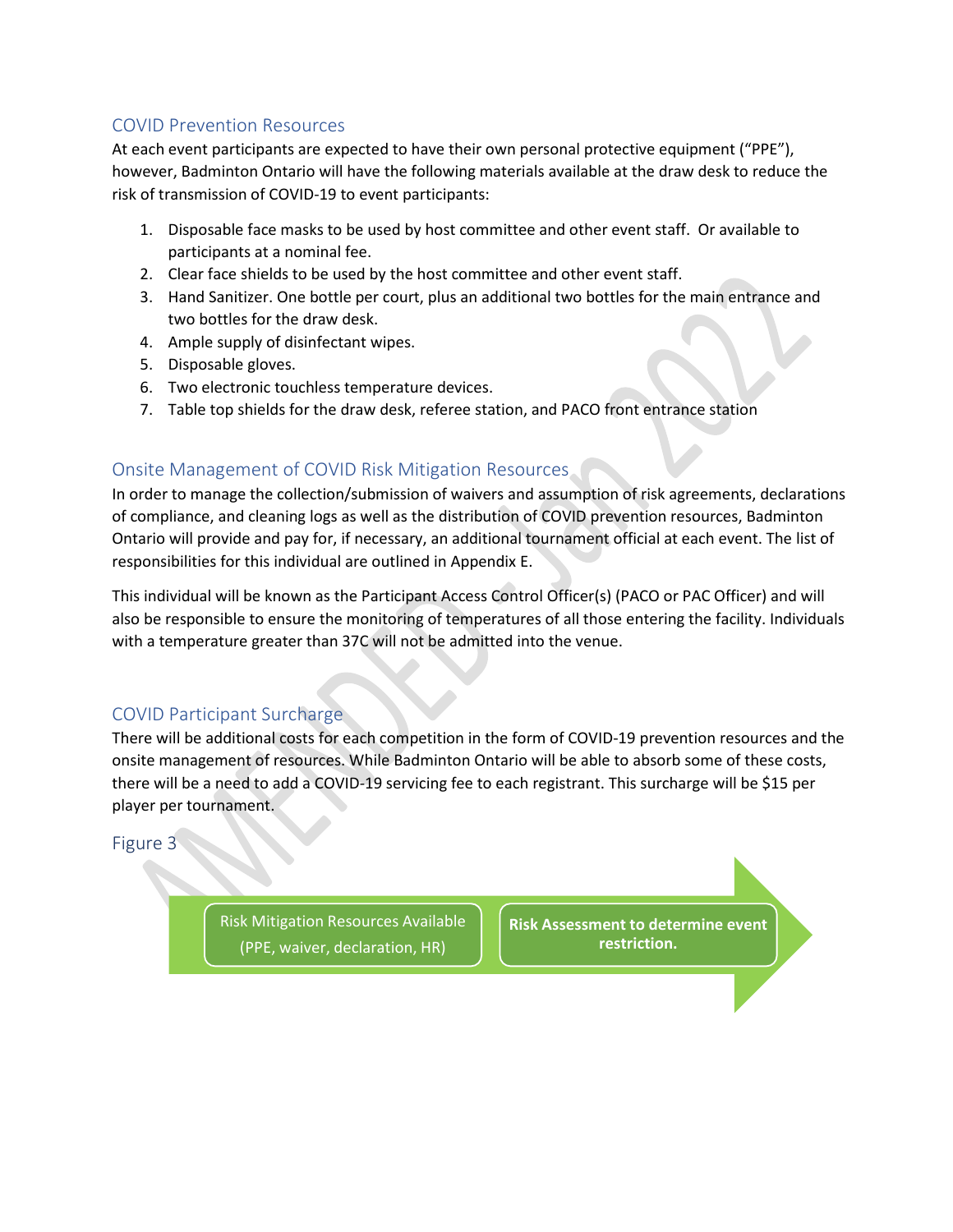#### <span id="page-6-0"></span>**Delivery**

#### <span id="page-6-1"></span>Risk Assessment

If Public Health Guidelines permit the event, and if Badminton Ontario can implement the Badminton Ontario Measures described in this document, Badminton Ontario will then apply the Risk Assessment tool to determine the limitations on the event's structure. Decisions for returning to competition and hosting provincial events must be based on a risk assessment. The R-CAT (Appendix F) is a risk management tool that includes all factors from the general WHO Risk Assessment and Mitigation Checklist for Mass Gatherings as well as additional factors relating to sporting events. The R-CAT enables organizers to determine a more accurate overall risk score. This tool has been adapted specifically for return to competition planning in the Canadian context.

The R-CAT is foremost a planning tool that provides an opportunity to document strategies and receive a calculated risk score. It can be completed in advance of lifted restrictions - but COVID-19 movement and physical distancing measures take precedence over badminton-specific mitigation strategies.

The R-CAT is a two-step tool. In the first step, if the event score is 1 or greater (range is 0 to 4) the second step must be completed. Upon completion of Step 2, the score will outline modifications that need to be implemented at the event in order to reduce the risk of spread of COVID-19.

#### <span id="page-6-2"></span>Universal Competition Delivery Modifications

Outline of responsibility between Host Facility and Badminton Ontario –

- 1. Badminton Ontario to manage the conduct of participants and spectators along with Field of Play (FOP).
- 2. Host to manage the sanitization and cleaning of the facility and common areas.
- 3. Clear communication and understanding about mixed usage of the facility.
	- a. If the facility has separate enclosed areas in the same facility then Badminton Ontario needs to outline use of common areas and maximum number of patrons within.
	- b. If the facility does not have a separate enclosed area then Badminton Ontario must be clear that they are the sole user of the facility for the duration of the event.

Pre-event preparations –

- 1. Badminton Ontario may conduct a site visit of the facility prior to the event for planning purposes. Outline designated space for PACO desk, draw desk, FOP coaches/officials, etc.
- 2. Steam shuttles
- 3. Print extra signage
	- a. Direction flow, mask requirement, notices, tournament protocol, etc.
- 4. PPE kits for all officials and volunteers
	- a. Face shields, gloves, PA systems, hand sanitizer
- 5. To have at the draw desk: tabletop shields, marking tape, spare masks, gloves, hand sanitizer, disinfectant wipes
- 6. Venue Set-up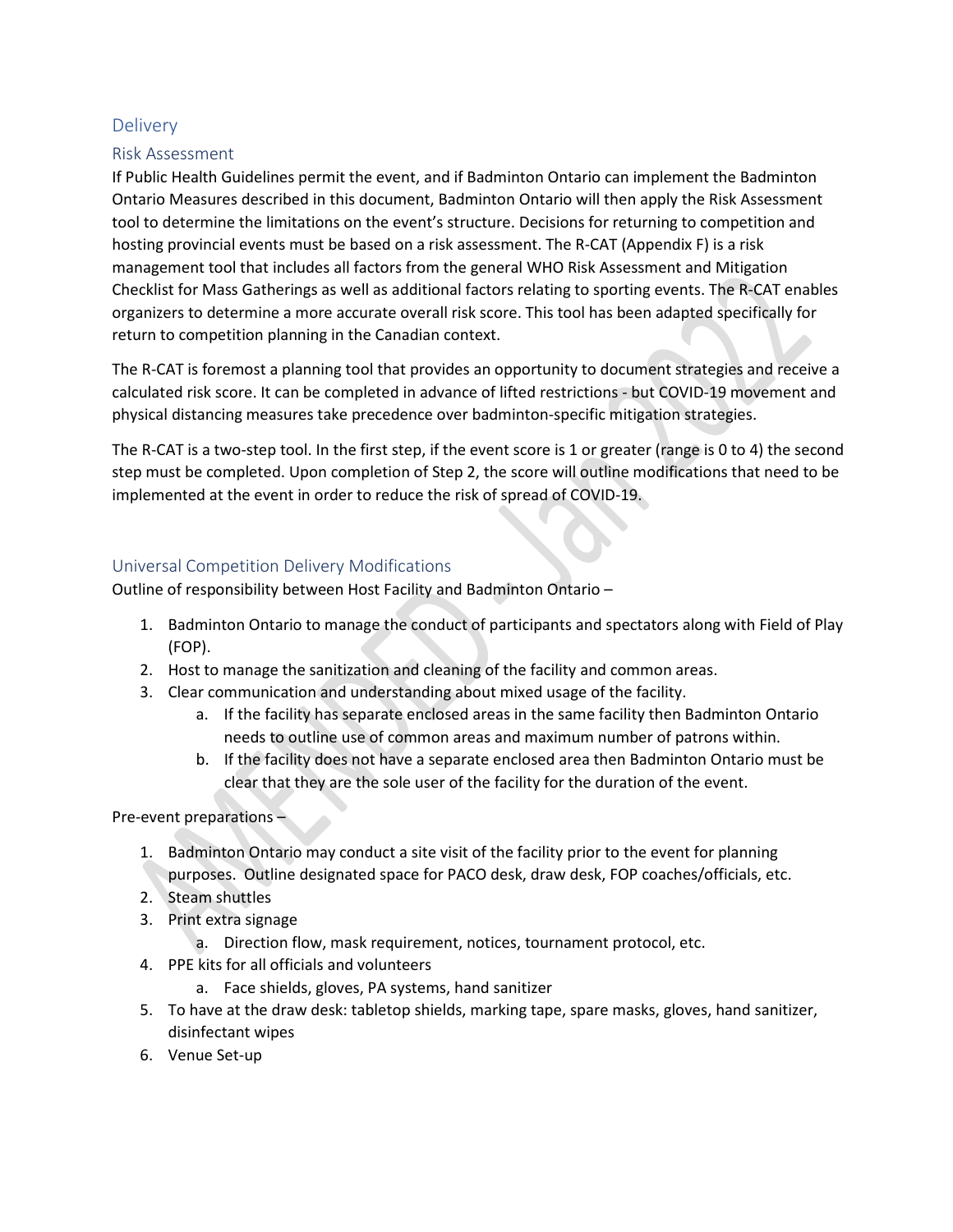- a. Pre-event site visit (if necessary) and sketch out the set-up plans for each venue; identifying draw desk, check-in/waiver area, coach/officials spots for each court, direction flow, spectator area (if applicable)
- b. Venue will be set-up to maximize physical distancing
- c. Bring floor marking tape to mark physically distanced spots
- d. Identify direction of flow
- e. Set-up draw desk area and storage of equipment in controlled area
- 7. Pre-event sanitization
	- a. Ensure that all tournament specific equipment is cleaned prior to delivery to venue
	- b. Communication with Host Facility on what venue equipment needs to be cleaned prior to event commencement

Participant Check-in Process –

- 1. All patrons attending the event will be greeted by a Participant Access Control Officer (PACO) at the front entrance. This PAC Officer will not leave the front entrance unattended at any time; they will be relieved for breaks by another officer throughout the day.
- 2. PAC Officers will be an experienced tournament official.
- 3. PACO will perform temperature checks of all participants. This includes all participants that enter during the day. If a participant has a temperature above 37 degrees Celsius they will not be allowed to enter the venue.
- 4. Ensure all participants are wearing PPE: Face masks or coverings (that covers your nose, mouth, and chin without gapping) are mandatory and must be worn by everyone in attendance except during warmups and when competing. Hand sanitizer will be available throughout the competition area. Badminton Ontario will have a small supply of these items onsite, but recommends individuals bring their own supplies.
- 5. Ensure that all participants have completed:
	- a. Assumption of Risk and Waiver of Claims and Liability Agreement
	- b. Declaration of Compliance Forms or the online healthy check survey.
	- c. *Effective February 2022*, patrons will be required to show the enhance vaccination documents with the government issued QR code for verification. No other forms will be accepted.
- 6. PACO will also input athlete names on a google doc so that the draw desk will be updated and can check athletes into Tournament Planner Software file without the players needing to check in at the draw desk again on each day.
- 7. If athletes are leaving the venue when they still have matches occurring later in the day, they must notify the Draw Desk Official.

Shuttlecock Management –

- 1. Shuttles will be steamed at the Badminton Ontario office prior to the event.
- 2. Two (2) match shuttles will be distributed at the beginning of each match.
- 3. Athletes are responsible for supplying their own match shuttles beyond the two (2) that have been supplied at the beginning of the match. These additional shuttles should be kept separated on their own side of the court until it is needed.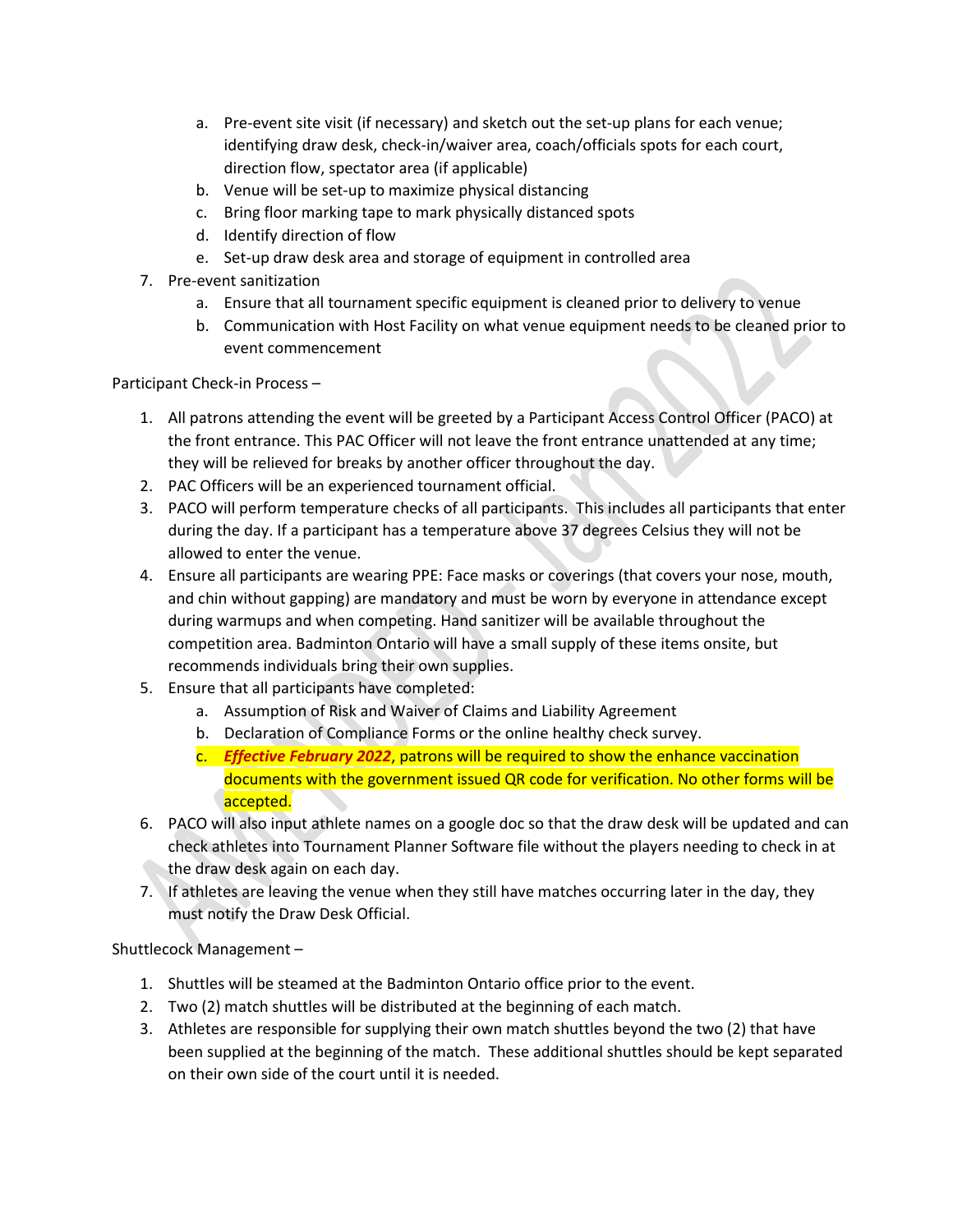- 4. Athletes are responsible for supplying their own warm-up shuttles. They may bring the shuttles from their previous match with them to the next match for warm-up.
- 5. There will be one shuttle bin placed courtside for each team on each court for used shuttles.
- 6. For matches that are being officiated, before each umpired match, umpires will bring an empty sanitized shuttle bin with them to the court. At the end of the match the umpire should bring the bin to the draw desk to be emptied and sanitized.
- 7. If the match is not officiated, then the monitoring umpire should bring empty sanitized bins and swap with the courtside bins; then taking the used shuttles and bins to the draw desk to be emptied and sanitized.
- 8. There will be a supply of sanitized shuttle bins at the draw desk area.
- 9. There will be a larger bin designated at each event for disposal of shuttles.

Reporting scores and Consolation sign-up –

- 1. The Draw Desk and Referee station will be set-up with table top shields and clear floor markings identifying where people should stand.
- 2. Athletes/teams reporting scores must stand in designated area while reporting scores and/or signing up for consolation rounds.
- 3. When there is an extended secondary screen set-up showing the match list, participants may look at the information displayed but should not loiter in front of the screen. Although the participants should not be touching the secondary screen, it will be cleaned and sanitized often.

Etiquette –

- 1. The standards of etiquette have been modified. Players will touch rackets at the end of the match and will politely wave to the umpire and service judge.
- 2. Return shuttle to other side with racquet (athletes should minimize touching the shuttle as much as possible).
- 3. During the Coin Toss before an umpired match, players are required to stand 2 meters from the umpire and each other.

Officials' responsibilities –

- 1. Bring your kits to each tournament
	- a. Clipboards, warning cards, accreditation, stopwatches, pens, portable PA system, blue record book, face masks, and PPE kits
- 2. Must complete the Safe Sport Respect in Sport module online, Assumption of Risk and Waiver of Claims and Liability Agreement, and Daily Declaration of Compliance Forms
- 3. Shuttle management and court management duties
- 4. When umpiring on court:
	- a. Umpires may remove their mask after the coin toss, only immediately before calling the match to play.
	- b. Umpires may choose to wear face mask/shield and gloves when umpiring on court
	- c. Bring hand sanitizer
	- d. Bring empty sanitized shuttle bins
	- e. Remind players about non-contact court etiquette
- 5. Referee specific: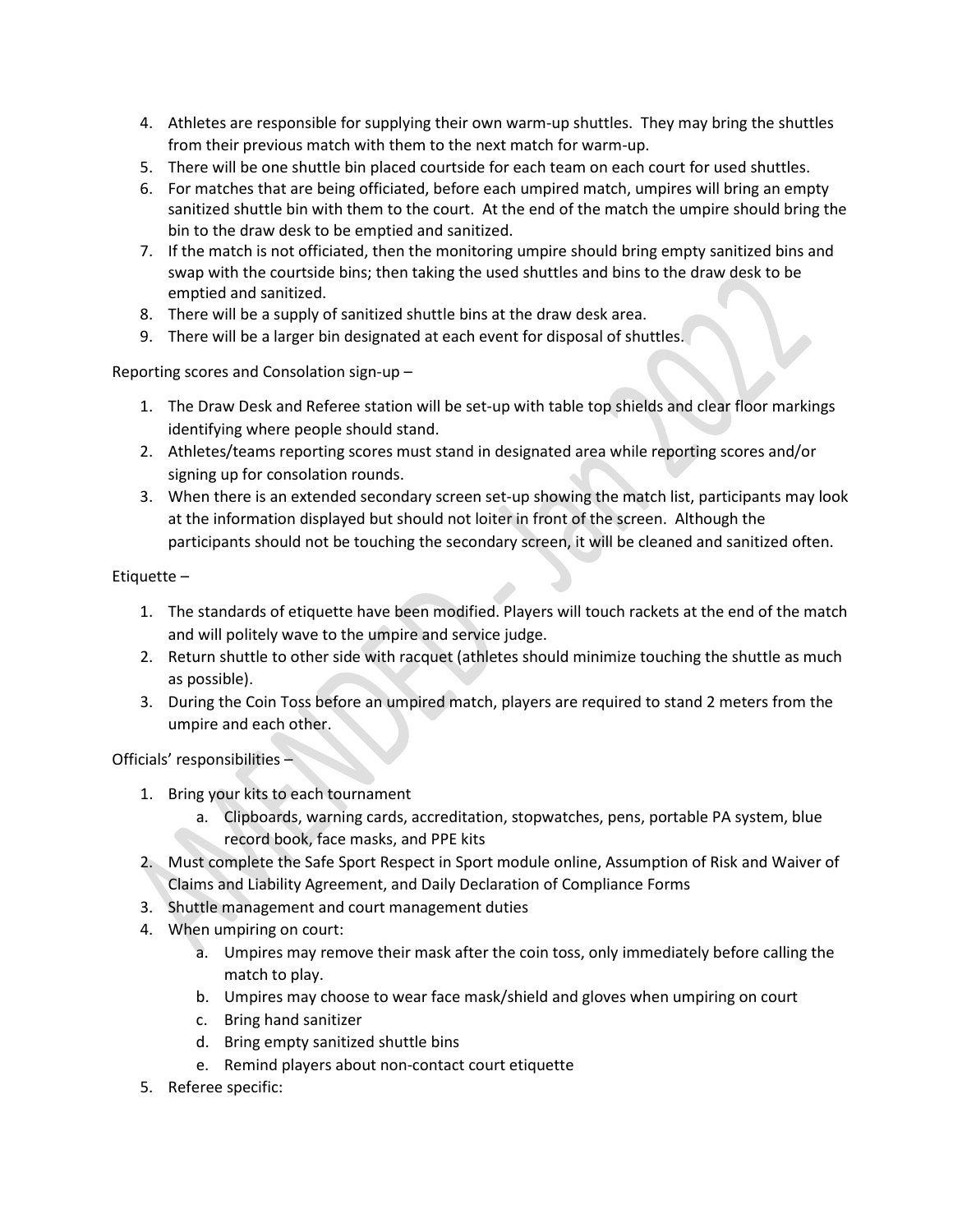- a. Officials briefing: reminder of extra precautions, highlight specifics to the venue, etc.
- b. Referee tournament report
- 6. Recommendation: Download the BWF Statutes App for references
- FOP Management
	- 1. Determine the allowance/restriction of spectators
		- a. Reduced spectator spacing with physical distancing measures or parent/guardian only to accompany a minor.
		- b. How to manage this?
			- i. Mark the lounge area for physical distancing.
			- ii. When not using full court capacity in a venue, designate a (couple of) court(s) to spectators. Mark spacing on floors.
			- iii. In venues without a lounge, may need to assign court space for spectators.
	- 2. Identify the Flow / Direction of participant movement within the facility and put up signage and floor markings.
	- 3. In the event an athlete slips or dives on court, the area (or that half of the court) should be cleaned after the match.

Regular Cleaning and Sanitization –

- 1. Facility and Competition Equipment cleaning log
	- a. Identifies what is to be cleaned by the Host Facility versus the Tournament Organizers
	- b. Notes when items/areas are cleaned
- 2. Items and areas that need to be cleaned frequently include: Welcome/front desk, Draw Desk, Extended secondary monitor, Referee station, Courtside coaches/officials chairs, Nets and Net posts, Equipment bins, Officials break room, Entrances, doorways, and hallways, All handles, Benches, chairs, tables, and counters, Washrooms, Common areas and lounges

Medal Ceremony –

- 1. Dependent on risk level.
- 2. Scenario A: Medals ceremony done at the completion of each discipline per age group. Recipients must wear face mask and stand 2 meters apart. Person handing out medals must wear face mask; no hand shaking. One parent/guardian permitted to spectate and take photos.
- 3. Scenario B: No medals ceremony; medals handed out directly to athletes upon completion. Medals should be taken by the athlete from a tray and they put it around their own neck for singles. Doubles partners can take the medal and put it around their partners neck.

Wrap-up $-$ 

- 1. All tournament equipment must be cleaned before being packed away.
- 2. All forms and agreements must be properly stored and transported to the Badminton Ontario office.

Post-event Summary –

- 1. Reports from: Referee, Draw Desk, PACO.
- 2. Create and/or adjust existing templates.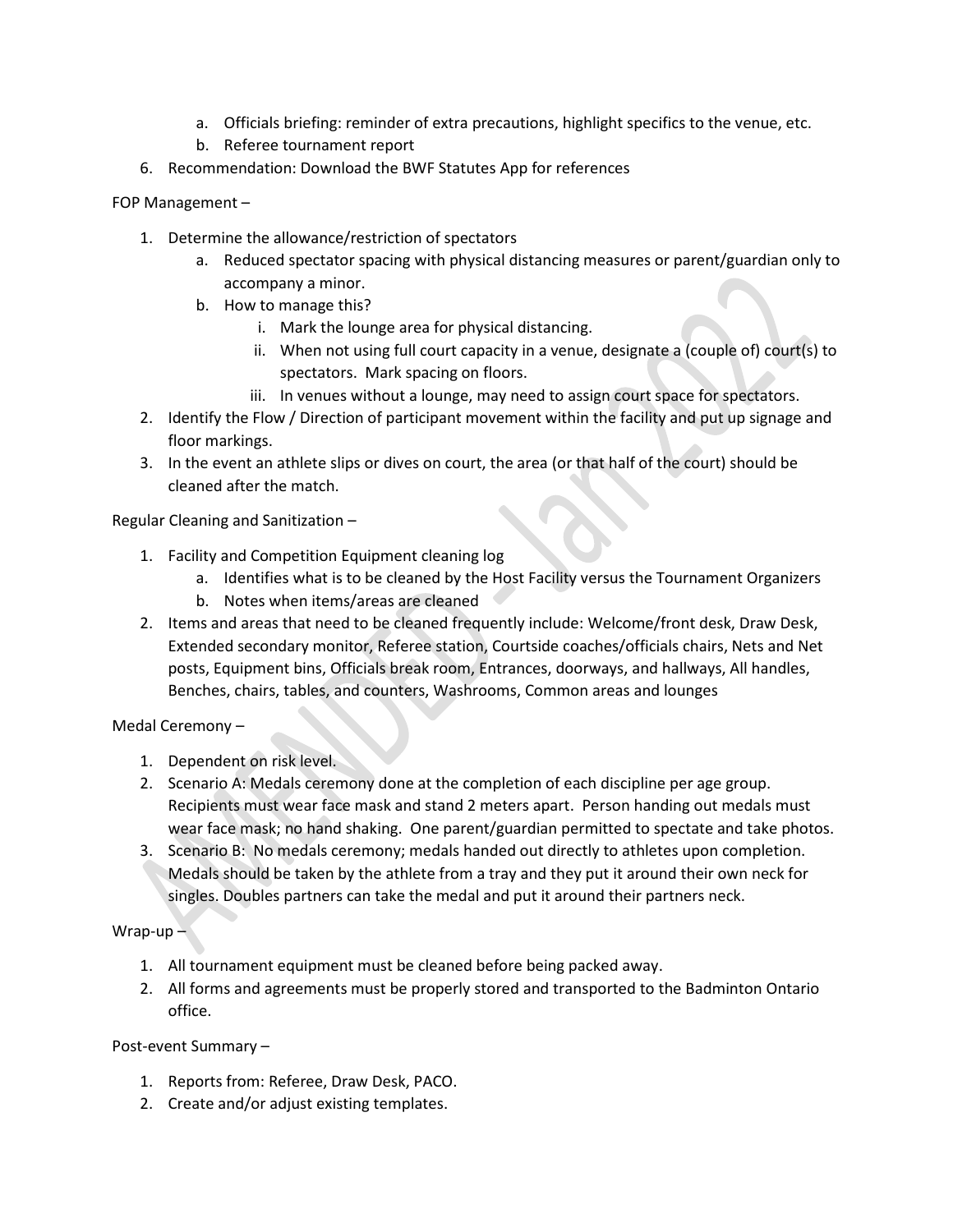- 3. Ensure all hardcopies (Declarations) are organized and kept at the Badminton Ontario Office.
- 4. If any Assumption of Risk and Waiver of Claims and Liability Agreements were signed onsite, make sure to scan and file with others.

#### <span id="page-10-0"></span>Modifications Specific to Risk Level

Based on the results of the R-CAT tool, the potential risk of COVID transmission at the provincial event is categorized into 5 different risk levels. They are: negligible risk of transmission, very low risk of transmission, low risk of transmission, moderate risk of transmission and high risk of transmission.

The chart below outlines additional modifications Badminton Ontario will implement based on the risk level associated with the event. Modifications can occur around the number of disciplines offered at the event, if spectators are allowed in the venue, if there will be modification to doubles and mixed doubles play, venue arrivals and departures, and medal ceremonies.

| <b>Risk Level</b>              | <b>Disciplines and</b><br><b>Age Groups</b> | <b>Spectators</b>                                       | <b>Doubles Play</b>         | <b>Arrival / Departure</b>                                                                                             | <b>Medal</b><br><b>Ceremonies</b> |
|--------------------------------|---------------------------------------------|---------------------------------------------------------|-----------------------------|------------------------------------------------------------------------------------------------------------------------|-----------------------------------|
| <b>Negligible</b>              | All Events*<br>All Age Groups               | <b>Allowed (Social</b><br>Distancing)                   | As per laws of<br>badminton | No change                                                                                                              | <b>Yes</b>                        |
| <b>Very Low</b><br><b>Risk</b> | All Events*<br>All Age Groups               | One<br>parent/guardian<br>allowed for Jr<br>events only | As per laws of<br>badminton | Arrive in time and<br>depart immediately<br>after they complete<br>their participation in the<br>discipline            | <b>No</b>                         |
| <b>Low Risk</b>                | All Events*<br><b>All Age Groups</b>        | One<br>parent/guardian<br>allowed for Jr<br>events only | As per laws of<br>badminton | <b>Arrive in time and</b><br>depart immediately<br>after they complete<br>their participation in the<br>discipline     | <b>No</b>                         |
| <b>Moderate</b><br><b>Risk</b> | <b>Singles Only</b><br>Only U15/17/19       | One<br>parent/guardian<br>allowed for Jr<br>events only | <b>No Doubles</b><br>play   | Arrive in time and<br>depart immediately<br>after they complete<br>their participation in the<br>discipline completion | <b>No</b>                         |
| <b>High Risk</b>               | <b>Event Cancelled</b>                      |                                                         |                             |                                                                                                                        |                                   |

#### **Competition Modifications**

#### <span id="page-10-1"></span>**Communications**

Badminton Ontario will ensure that the messaging across all of our platforms (website, social media, emails, notice releases, conversations with participants, etc.) is aligned and timely. We will communicate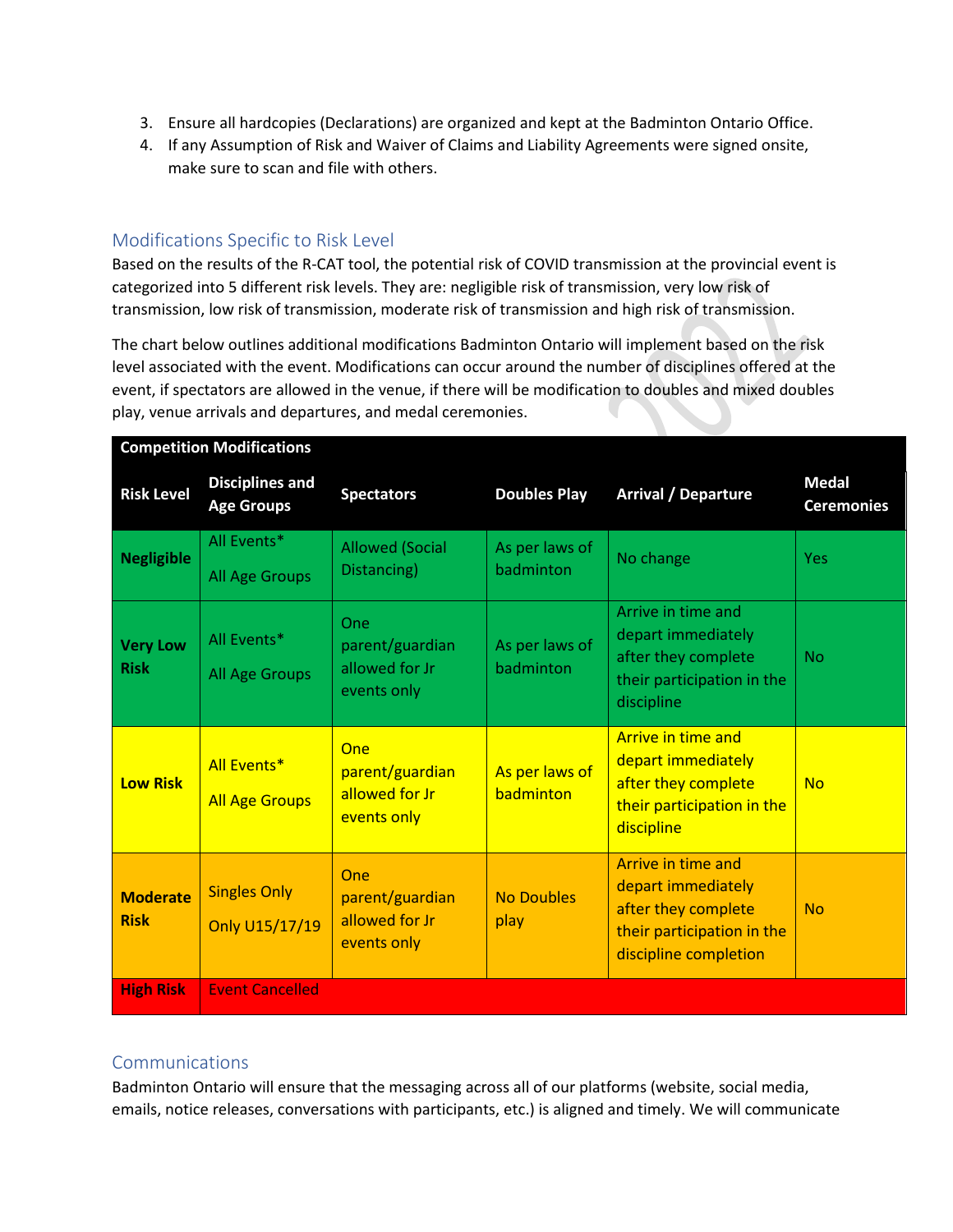to each participant at an event both what they can expect in terms of safety precautions as well as event modifications.

Badminton Ontario will also prepare for a participant to notify the our organization if they have tested positive for the virus at one of our events. Badminton Ontario will react quickly, sincerely, and transparently when dealing with this potential situation.

**All Badminton Ontario members are responsible for notifying Badminton Ontario in the event they feel unwell and/or have tested positive for COVID-19 prior to the start of the event/activities.** 

**Those who have tested positive for COVID-19 prior to entry into the facilities will be required to leave immediately. They will also be required to notify Badminton Ontario of any other participants they have been in contact with.** 

**Should a participant be notified of a positive COVID-19 test result after the event/activities are underway, the event/activities will be terminated immediately. Local Public Health Authorities, the District Members Associations, Member Clubs, and participants will be notified immediately.** 

#### <span id="page-11-0"></span>Participant Relations

- Badminton Ontario needs to be aware that participants will be frustrated, stressed and scared.
- Badminton Ontario must send out a pre-event communication outlining: (Appendix G)
	- $\circ$  All the protocols that registered players, coaches and parents/guardians will have to adhere to before attending.
	- o All the modifications to the specific event
- When informed that an individual who attended a Badminton Ontario event tested positive, in addition to the external communications we plan to put out (Appendix H), we will also reach out to every participant individually via email.
- When informed that an individual who attended a Badminton Ontario event tested positive:
	- o Badminton Ontario will have staff on hand to answer all calls and emails in a manner as quickly and practical as possible.
	- o Badminton Ontario will recognize that it is not qualified to give medical advice or advise on next steps. We will direct individuals to the appropriate government website for further advice and protocol.

#### <span id="page-11-1"></span>External Communications

Badminton Ontario will prepare templates of communications for various scenarios that we can adapt quickly and use across all platforms. Badminton Ontario prefers good news to reach our participants from the press or social media, but bad news should come directly from the provincial office.

Badminton Ontario is fortunate to have a robust database and good engagement on our social media so we do not feel the need to send a press release about the postponement/cancellation of every event. However, we will post to our website and send out an email to participants immediately.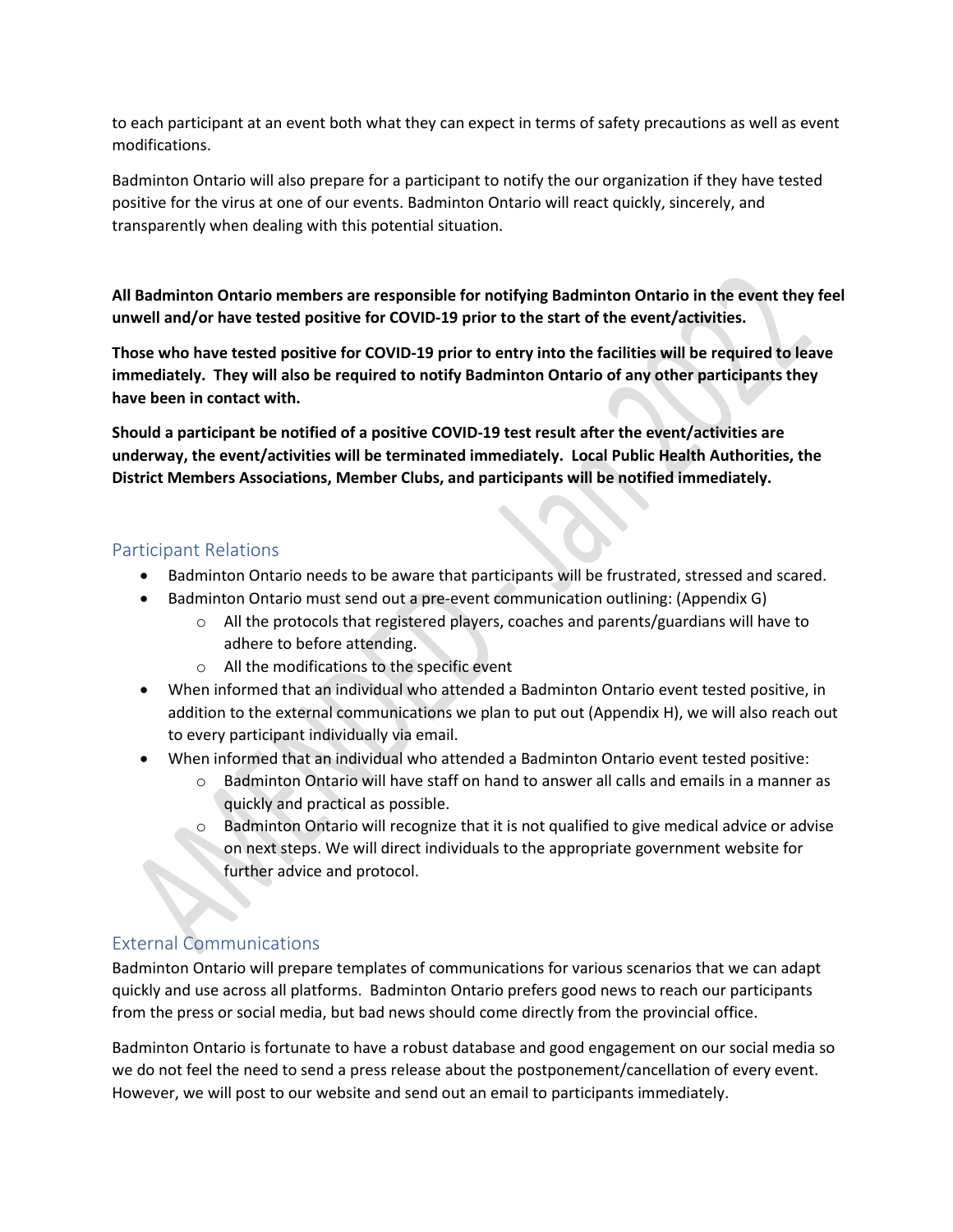#### <span id="page-12-0"></span>Next Steps

It is important to note that Badminton Ontario will continue to review and update this document as the understanding of COVID-19 by Public Health Authorities evolves. The most up to date version of this document can be found a[t www.badmintonontario.ca.](http://www.badminton.ca/)

If you have any questions regarding this document please contact:

Jean Wong Technical Director [jean.wong@badmintonontario.ca](mailto:jean.wong@badmintonontario.ca)

#### <span id="page-12-1"></span>Additional RESOURCES

[Guidance for facilities for sports and recreational fitness activities during COVID-19](https://www.ontario.ca/page/guidance-facilities-sports-and-recreational-fitness-activities-during-covid-19)

[Public Heath Ontario](https://www.publichealthontario.ca/-/media/documents/ncov/epi/2020/covid-19-regional-epi-summary-report.pdf?la=en)

[Reopening Ontario in Stages](https://www.ontario.ca/page/reopening-ontario-stages#section-3)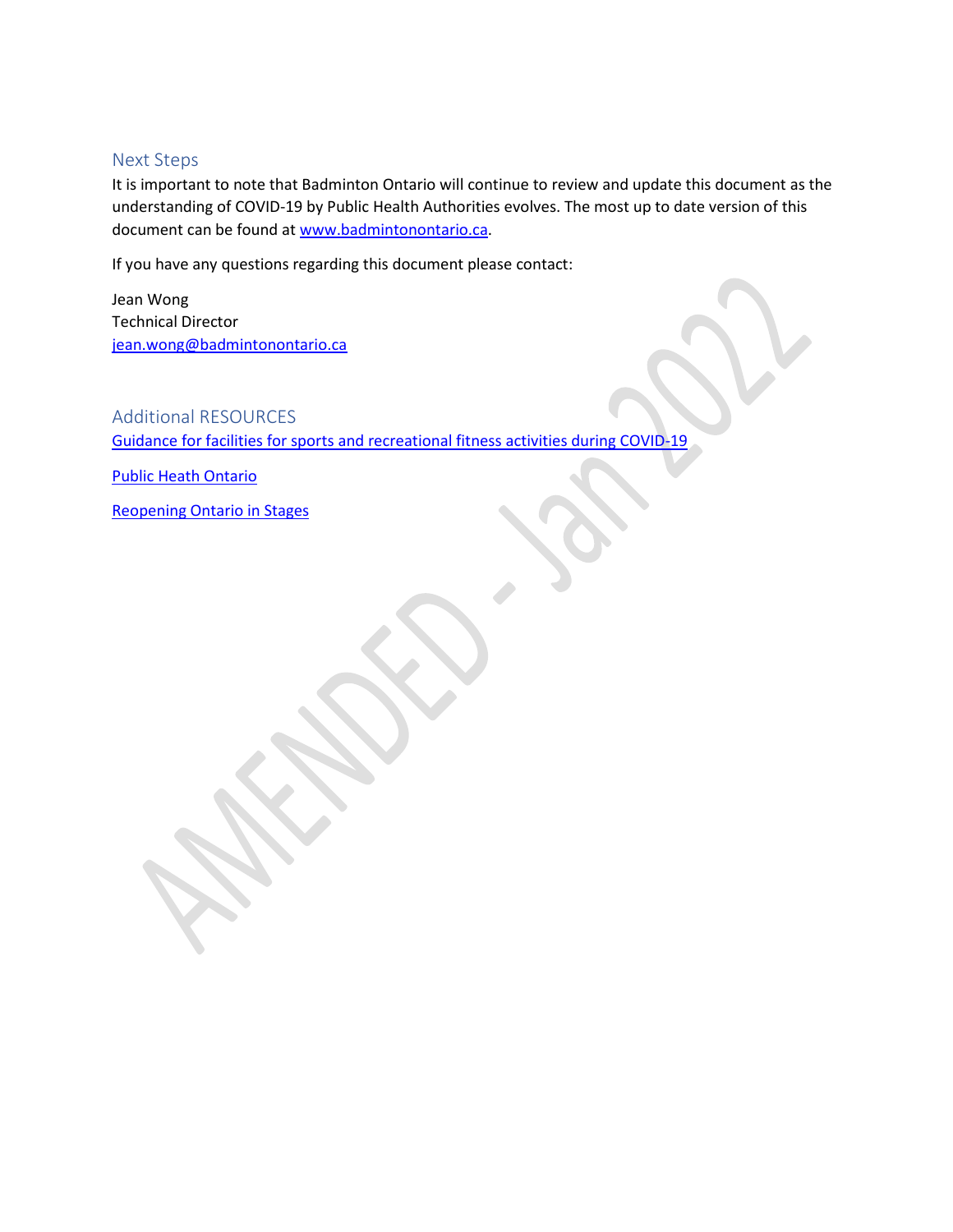### Appendix A

### **BADMINTON ONTARIO**

#### **Membership and Annual License Terms and Conditions**

<span id="page-13-0"></span>As a condition of registration for membership, a Participant (or the Participant's parent/guardian, if the Participant is younger than the age of the majority) agree to the following terms:

- 1. When purchasing a membership, a Participant will be issued a single Member ID which shall be their permanent Member ID so long as they participate in the sport of badminton anywhere in Canada, unless extenuating circumstances arise that justify the issuance of a different Member ID. Badminton Canada, in consultation with its Member, the Provincial Sports Organization Badminton Ontario (the "PSO") that issued the Participant's Member ID, shall have the sole authority to determine what constitutes exceptional circumstances for the purpose of determining whether a Participant may be issued a different Member ID.
- 2. All memberships shall include an embedded Badminton Canada membership; however, all memberships shall be between the PSO and the Participant, and may, for players, be issued for participation at the national, provincial, regional or local level, while coach and official memberships may be issued at the national or provincial level.
- 3. A Participant may hold multiple memberships and multiple types of memberships (i.e., as a coach, player or official) issued by different Members; however, a Participant may only compete for or represent a single Member for the term for which their memberships is issued. For further clarity, a single Member is a Member of Badminton Canada, including a Provincial or Territorial Sport Organization.
- 4. Notwithstanding the aforementioned, while a Participant may only compete for a single Member during the term of a memberships, they may coach or officiate for another Member during that same term.
- 5. The PSO has authority to define the benefits included with a membership and may impose further eligibility requirements or other terms or conditions from time to time that a Participant must comply with in order to obtain a membership (or maintain their membership) with the PSO.
- 6. All Participants are required to familiarize themselves with the benefits included with a membership issued by the PSO, as well as the eligibility requirements or other terms or conditions of a membership that may be imposed by the PSO.
- 7. The PSO shall have the authority to determine the term of any membership issued to a Participant.
- 8. A Participant may only apply for a membership with the PSO if the Participant is a primary resident of Ontario. The Participant shall have the responsibility for establishing primary residency in Ontario and shall do so by providing any of the following to the PSO:
	- o An Ontario health card or driver's license;
	- o Evidence that the Participant's primary residence is located in Ontario ; or
	- o In the case of a minor or a student who is studying in a different province, territory or country, proof that their parent or guardian is a primary resident in Ontario.

If the applicant cannot provide any of these items, please provide a reason:

- 9. A Participant who has left Ontario on a temporary basis for training or education reasons may apply for a membership with the PSO if they can provide evidence of primary residency as outlined immediately above.
- 10. Should a Participant not satisfy any of the conditions mentioned above, they may nevertheless apply for a membership from the PSO if it has previously issued a membership to the Participant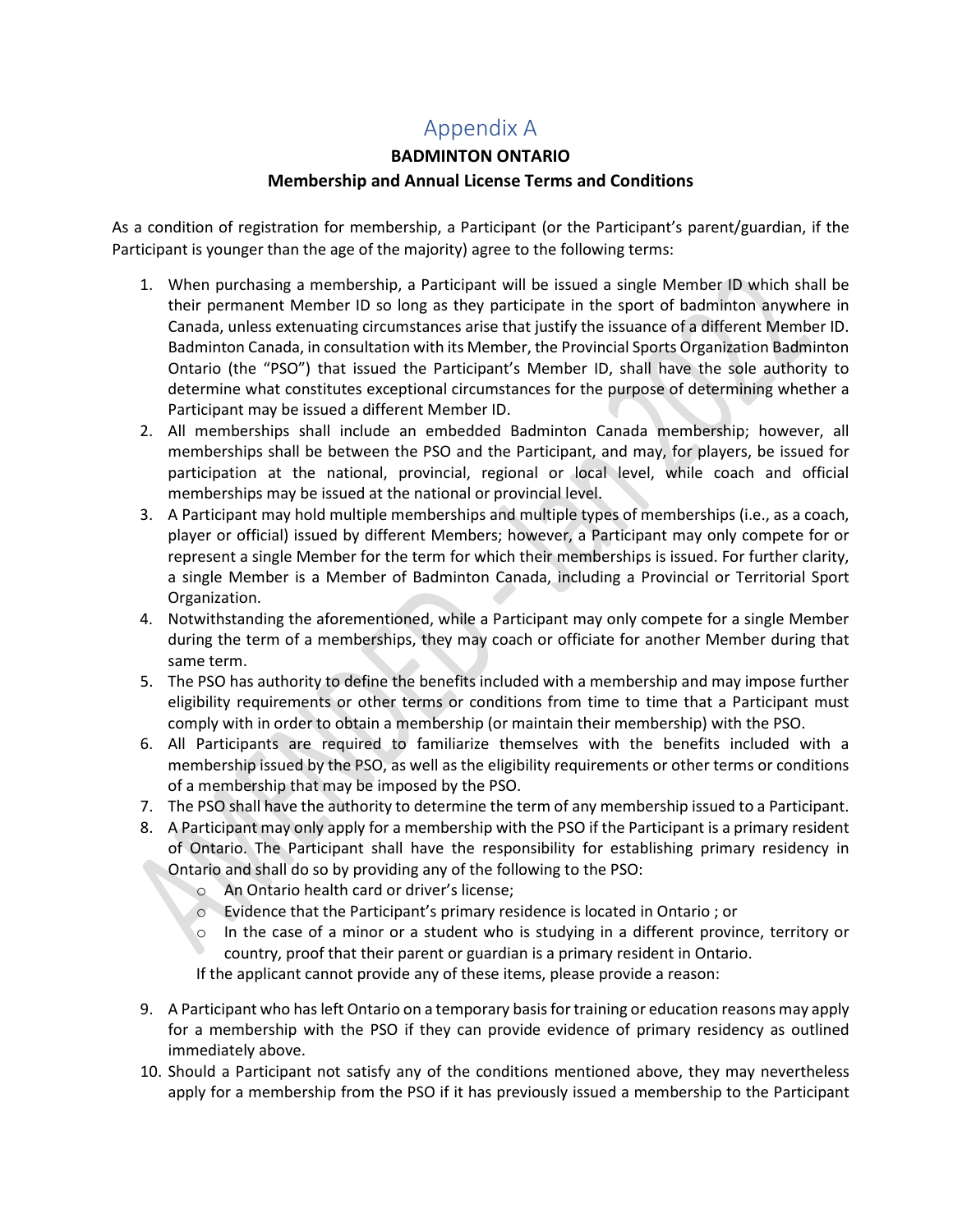and if they have strong ties and that they wish to continue to exclusively represent the PSO. In such circumstances, before issuing a membership, the PSO must consult with Badminton Canada, which may, in its absolute discretion, decide whether the Participant should be issued a membership by the PSO.

A Participant's failure to adhere to these terms may result in immediate revocation of the Participant's membership. Further, should any Participant provide the PSO or Badminton Canada with fraudulent information or documentation or should they make any misrepresentation to the PSO or Badminton Canada when applying for a membership, their membership will be immediately revoked and the Participant may be subject to further discipline in accordance with the relevant disciplinary policy of the PSO or Badminton Canada.

**Date of Document: June 4, 2021**

**By typing your name or parent/Guardian on this, you agree that you are to be bound by all that is contained in this Consent Form.** 

| Signature: | Date:                                                                               |
|------------|-------------------------------------------------------------------------------------|
|            | <b>Name</b>                                                                         |
| Signature: | Date:                                                                               |
|            | Parent/Guardian (if the individual is younger than eighteen (18) years old)         |
| Signature: | Date:<br>Parent/Guardian (if the individual is younger than eighteen (18) years old |
|            |                                                                                     |
|            |                                                                                     |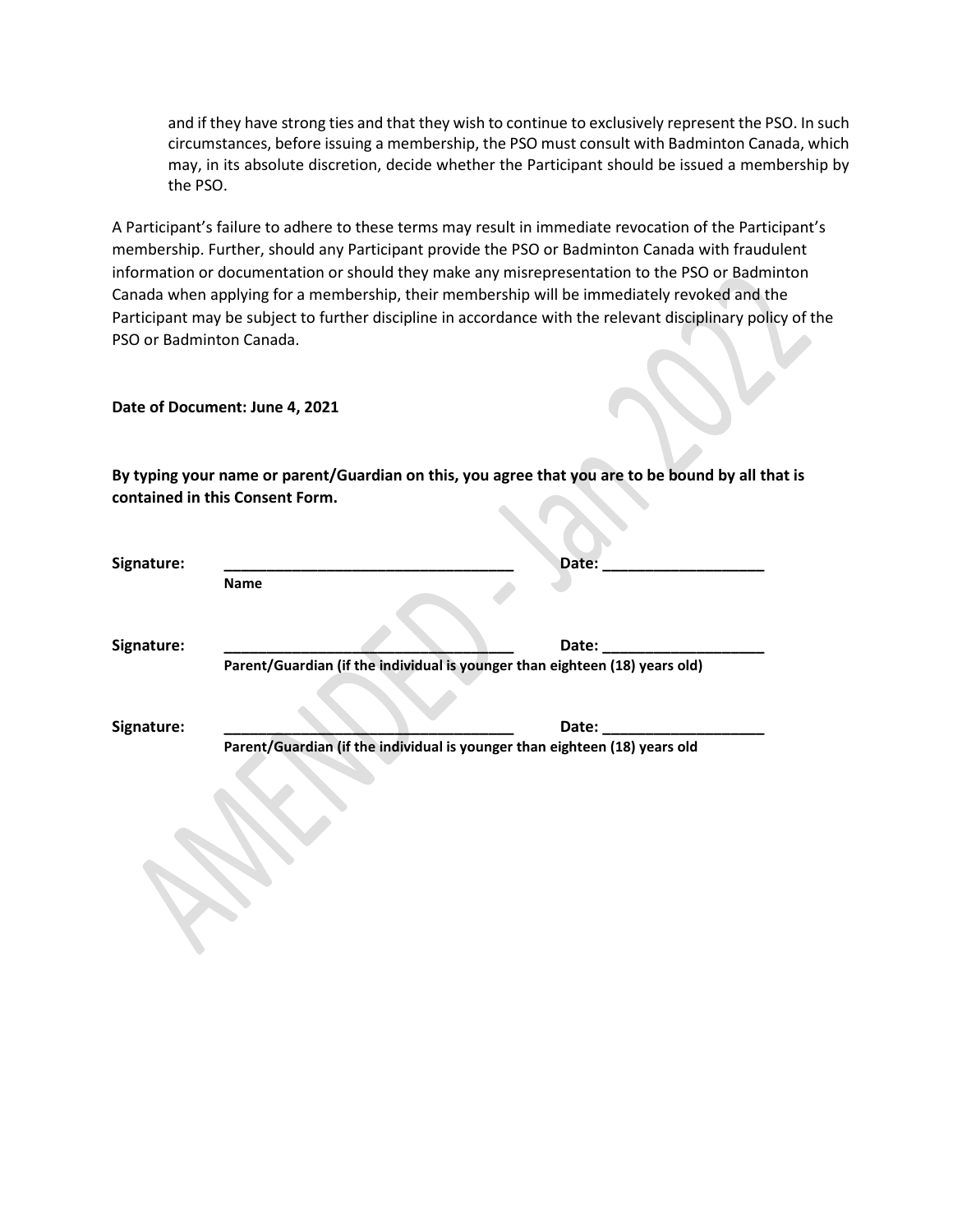### Appendix B

### <span id="page-15-0"></span>**BADMINTON ONTARIO ASSUMPTION OF RISK AND WAIVER OF CLAIMS AND LIABILITY AGREEMENT**

#### **For participation in all Sanctioned Badminton Ontario activities and competitions occurring between September 1, 2021, and August 31, 2022**

Foreword: Badminton Ontario, the Provincial Sport Organization ("PSO") governing badminton in Ontario, greatly acknowledges the leadership of Badminton Canada. The PSO endorses and adopts the guiding principles previously outlined by Badminton Canada in this Assumption of Risk and Waiver of Claims and Liability Agreement ("the Agreement").

#### **This is a binding legal agreement. Clarify any questions or concerns before agreeing to be bound by this Agreement.**

1. This Agreement must be signed by the Participant and/or the Participant's parent/guardian (if applicable, when the Participant is younger than the age of majority in his/her province of residence) prior to participation. The age of majority in the Province of Ontario is eighteen (18) years old. The Participant agrees to be bound by and acknowledges the terms set out in this Agreement . When applicable, the Participant's parent/guardian acknowledges and agrees to the terms on behalf of the Participant and references in this document to the Participant agreeing to or acknowledging a risk or term is understood to be referring to the Participant's parent/guardian agreeing to or acknowledging the risk or term on behalf of the Participant.

#### **ACTIVITIES**

2. The Participant warrants that the Participant is voluntarily participating in the sport of badminton and the spectating, orientation, instruction, activities, competitions, programs, and services (collectively the "Activities") of the PSO. For further clarity, the PSO includes its Directors, Officers, committee members, members, employees, coaches, volunteers, officials, participants, agents, sponsors, owners/operators of the facilities in which the Activities take place, and representatives, and is not responsible for any injury, personal injury, damage, property damage, expense, loss of income or loss of any kind suffered by a Participant during or as a result of the Activities, even when caused by the negligence of the PSO.

#### **RISKS**

- 3. The Activities have foreseeable and unforeseeable inherent risks, hazards and dangers that no amount of care, caution or expertise can eliminate, including without limitation, the potential for serious bodily injury, permanent disability, paralysis, and loss of life. These risks include but are not limited to:
	- a) Executing strenuous and demanding physical techniques;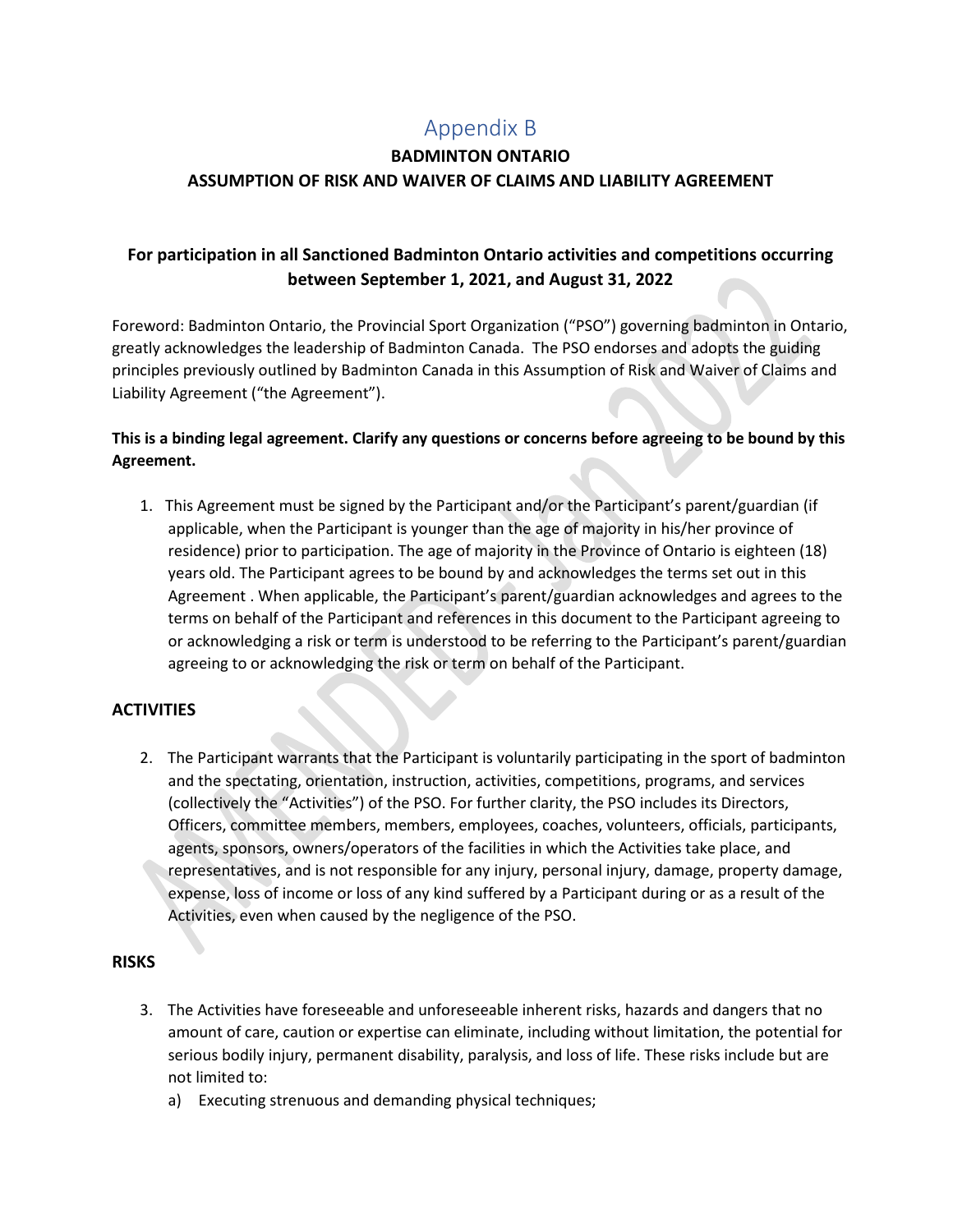- b) Vigorous physical exertion, strenuous cardiovascular workouts and rapid movements;
- c) Exerting and stretching various muscle groups;
- d) The failure to properly use any piece of equipment or from the mechanical failure of any piece of equipment;
- e) Spinal cord injuries which may render the Participant permanently paralyzed;
- f) Serious injury to virtually all bones, joints, ligaments, muscles, tendons and other aspects of the Participant's body or to the Participant's general health and well-being;
- g) Abrasions, sprains, strains, fractures, or dislocations;
- h) Concussion or other head injuries, including but not limited to, closed head injury or blunt head trauma;
- i) Physical contact with other participants, spectators, equipment, and hazards;
- j) Contact with a racquet, shuttlecock, net, or the court;
- k) Not wearing appropriate safety or protective equipment;
- l) Failure to act safely or within the Participant's own ability or within designated areas;
- m) Travel to and from competitive events and associated non-competitive events which are an integral part of the Activities;
- n) Exposure to disease including COVID-19 and other contagious illnesses.
- 4. The PSO may offer or promote online programming (such as webinars, remote conferences, workshops, and online training) which have some different foreseeable and unforeseeable risks than in-person programming. These risks include but are not limited to privacy breaches, hacking, technology malfunction or damage, in addition to the risks set out above in section 3. a)-l).
- 5. The novel coronavirus, COVID-19, has been declared a worldwide pandemic by the World Health Organization and COVID-19 is extremely contagious. The PSO has put in place preventative measures to reduce the spread of COVID-19; however, the PSO cannot guarantee that the Participant will not become infected with COVID-19. Further, participating in the Activities could increase the Participant's risk of contracting COVID-19 or any other contagious disease.
- 6. While the PSO will use every best effort to demonstrate and implement reasonable precautions to protect Participants, there is no guarantee that every situation involving risk to a Participant can be avoided when participating in activities delivered by the PSO.

#### **TERMS**

- 7. In consideration of the PSO allowing the Participant to participate in the Activities, the Participant (or the Participant's parent/guardian, if applicable) agrees:
	- a) That the Participant is not relying on any oral or written statements made by the PSO or their agents, contained in any medium, including but not limited to a brochure or advertisement or in individual conversations, to agree to participate in the Activities;
	- b) That when the Participant practices or trains in their own space, the Participant is responsible for the Participant's surroundings and the location and equipment that is selected for the Participant;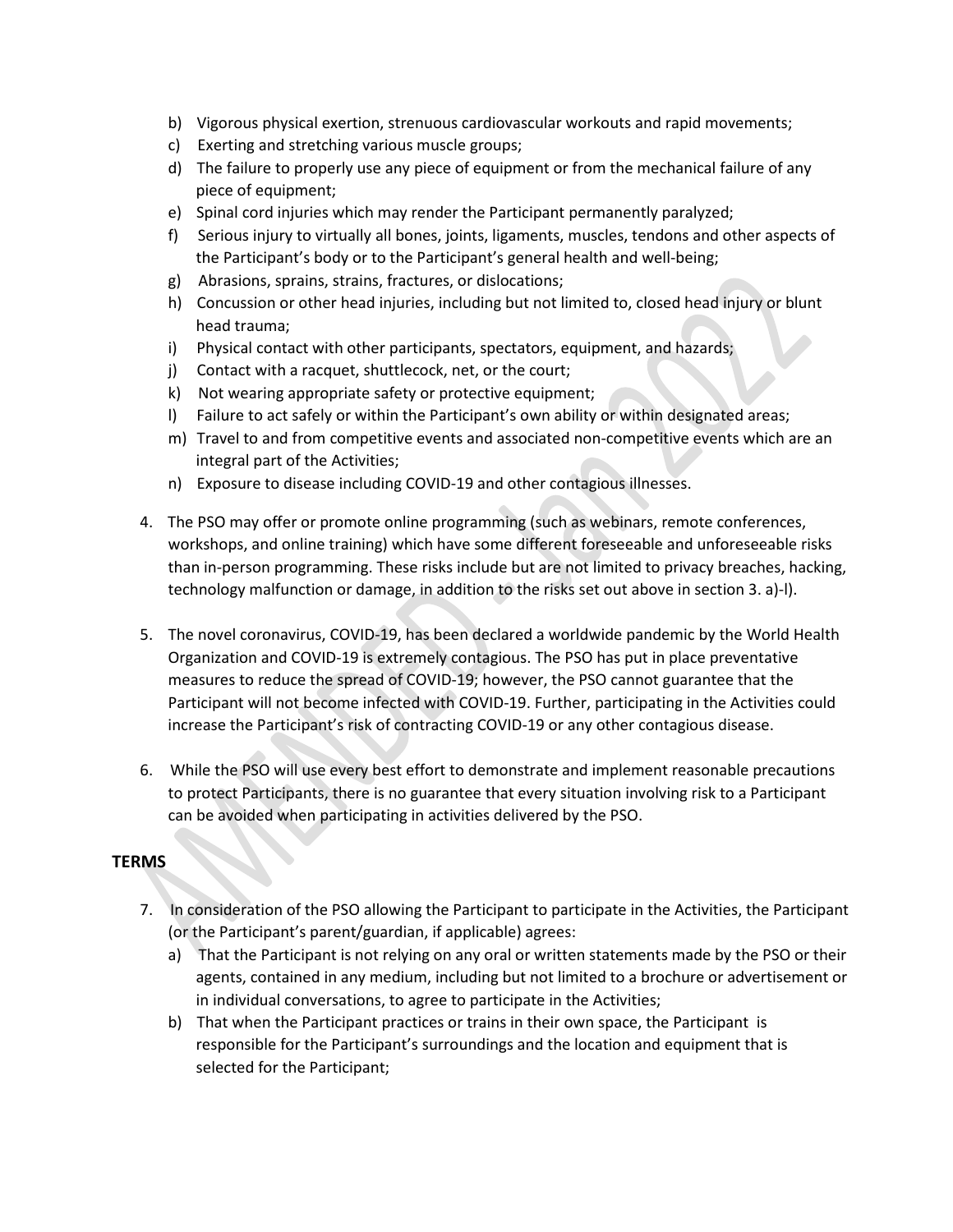- c) That the Participant's mental and physical condition is appropriate to participate in the Activities and the Participant assumes all risks related to the Participant's mental and physical condition;
- d) To comply with the rules and regulations for participation in the Activities as outlined in the regulation section of each Activity; extending to and including additional health and safety practices as required by the PSO;
- e) To comply with the rules of the facility and use all equipment properly and for its intended purpose only;
- f) That if the Participant observes an unusual significant hazard or risk, the Participant will remove themselves from participation and immediately bring their observations to a representative of the PSO;
- g) The risks associated with the Activities are increased when the Participant is impaired and the Participant will not participate if impaired in any way;
- h) That it is the Participant's sole responsibility to assess whether any Activities are beyond the skill level of the Participant. By the Participant commencing an Activity, the Participant acknowledges and accepts the suitability and conditions of the Activity as measured against the skills of the Participant;
- i) That COVID-19 is contagious in nature and the Participant may be exposed to, or infected by, COVID-19 and such exposure may result in personal injury, illness, permanent disability, or death; and
- j) That the Participant is responsible for choosing the Participant's safety or protective equipment and the secure fitting of that equipment.

#### **DISCLAIMER**

- 8. The Participant (or the Participant's parent/guardian, if applicable) assumes all risks arising out of, associated with or related to, participation in the Activities and waives any and all claims that the Participant may have now or in the future against the PSO. The Participant, when the age of majority or older, accepts and fully assumes all such risks and possibility of personal injury, death, property damage, expense and related loss, including loss of income, resulting from participation in the Activities.
- 9. The Participant (when 18 years old or older) forever releases and indemnifies the PSO from any and all liability for any and all claims, demands, actions, damages (including direct, indirect, special and/or consequential), losses, actions, judgments, and costs (including legal fees) (collectively, the "Claims") which the Participant has or may have in the future, that might arise out of, result from, or relate to, participation in the Activities, even though such Claims may have been caused by any manner whatsoever, including but not limited to, the PSO's negligence, gross negligence, negligent rescue, omissions, carelessness, breach of contract and/or breach of any statutory duty of care of the PSO.
- 10. The PSO is not responsible or liable for any damage to the Participant's vehicle, property, or equipment that may occur as a result of the Activities. This Agreement is governed by the laws of the Province of Ontario and if any portion thereof is held invalid, the balance shall,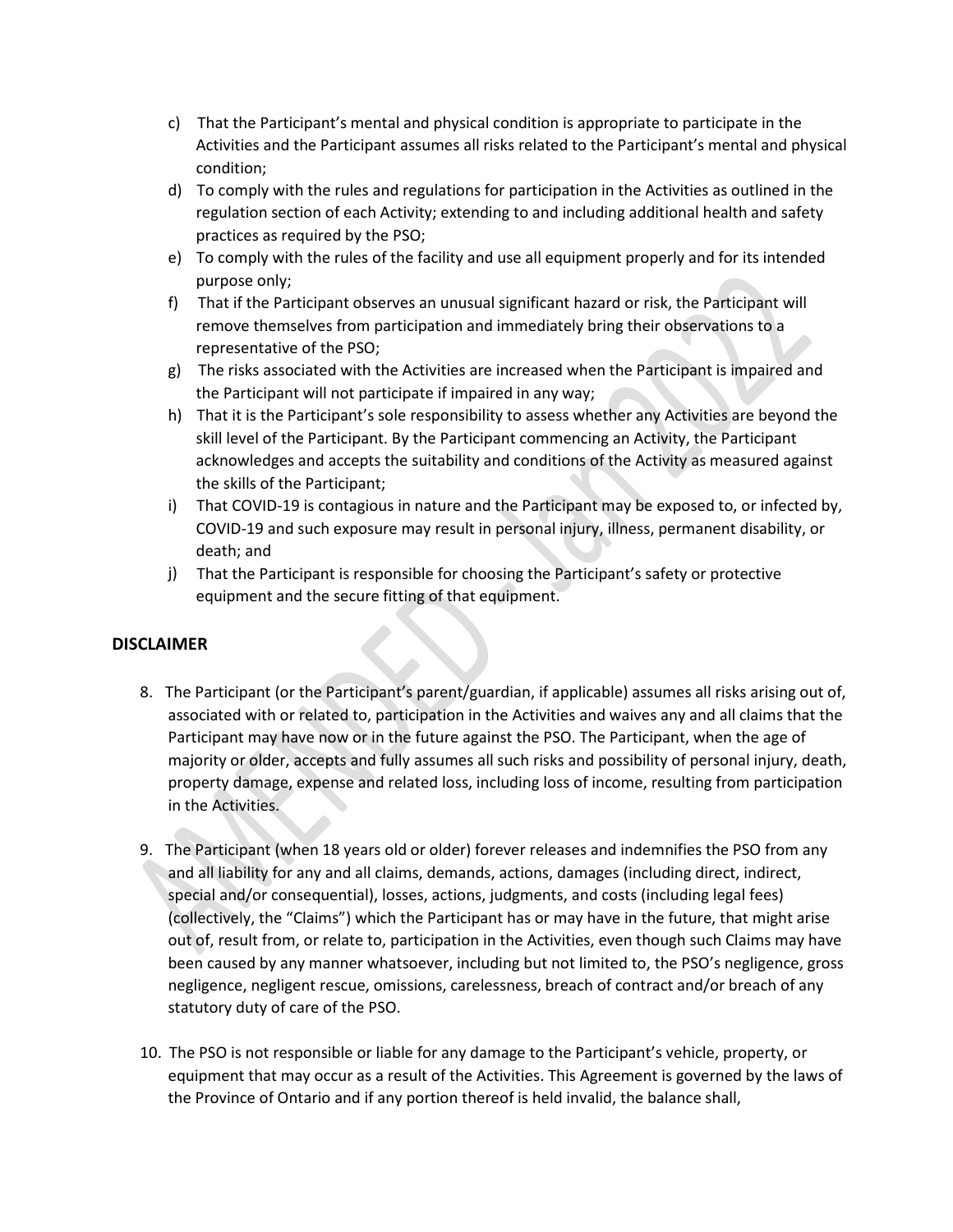notwithstanding, continue in full legal force and effect. Notwithstanding the waiver of Claims as set out above, the Participant (or the Participant's parent/guardian, if applicable) agrees to file any proceeding against the PSO in the Province of Ontario and further agrees that the substantive law of the Province of Ontario will apply with regard to conflict of law rules.

#### **ACKNOWLEDGMENT**

11. The Participant (and the Participant's parent/guardian, if applicable) acknowledges that they have read and understand this agreement, that they have executed this agreement voluntarily, and that this agreement is to be binding upon themselves, their heirs, spouse, children, parents, guardians, next of kin, executors, administrators and legal or personal representatives. It is further acknowledged that by signing this agreement the Participant (when 18 years old or older) has waived the right to maintain a lawsuit against the PSO on the basis of any claims from which they have released herein.

**Date of Document: June 4, 2021**

**By typing your name or parent/Guardian on this, you agree that you are to be bound by all that is contained in this Consent Form.** 

| Signature: | Date:                                                                                |  |
|------------|--------------------------------------------------------------------------------------|--|
|            | <b>Name</b>                                                                          |  |
| Signature: | Date:<br>Parent/Guardian (if the individual is younger than eighteen (18) years old) |  |
| Signature: | Date:                                                                                |  |

 **Parent/Guardian (if the individual is younger than eighteen (18) years old**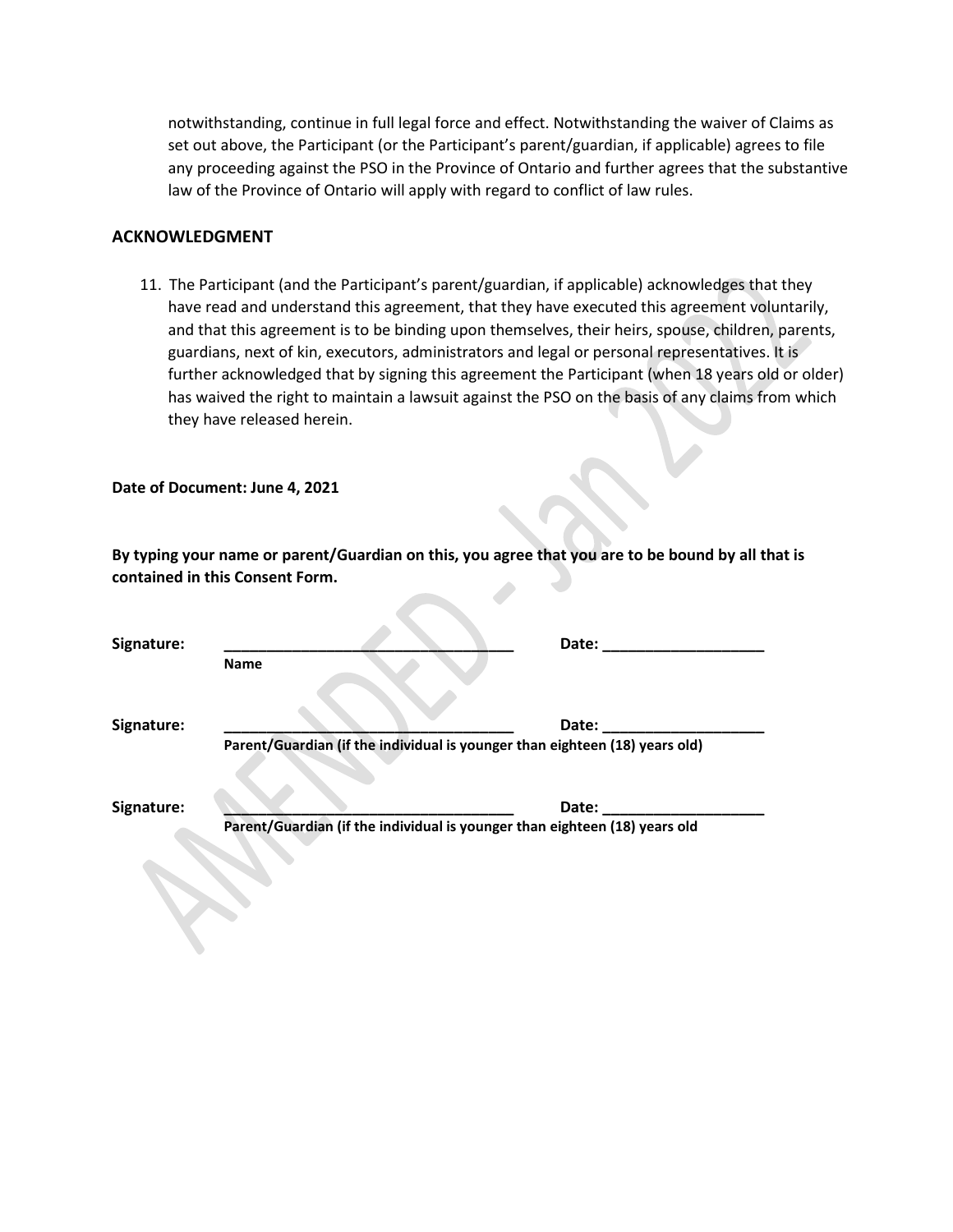### Appendix C

#### <span id="page-19-0"></span>**BADMINTON ONTARIO - DECLARATION OF COMPLIANCE – COVID-19 (Version 3 – Sept 2020) For (Event & Date)**

| Individual Name (print):                                                                    |  |
|---------------------------------------------------------------------------------------------|--|
| Individual's Parent/Guardian<br>(if the individual is younger than eighteen (18) years old) |  |
| Email:                                                                                      |  |
| Telephone:                                                                                  |  |

#### **WARNING !**

#### **ALL INDIVIDUALS ENTERING THE FACILITY MUST COMPLY WITH THIS DECLARATION**

Badminton Ontario (the "Organization") requires the disclosure of exposure or illness in order to safeguard the health and safety of all participants and limit the further outbreak of COVID-19. This Declaration of Compliance will be kept safely and personal information will not be disclosed unless as required by law or with your consent.

An individual (or the individual's parent/guardian, if the individual is younger than eighteen (18) years old) who is unable to agree to the terms outlined in this document is not permitted to enter the facilities or participate in the Organization's activities, programs, or services.

I, the undersigned being the individual named above and the individual's parent/guardian (if the individual is younger than eighteen (18) years old), hereby acknowledge and agree to the terms outlined in this document:

- 1) The novel coronavirus, COVID-19, has been declared a worldwide pandemic by the World Health Organization and COVID-19 is extremely contagious. The Organization has put in place preventative measures to reduce the spread of COVID-19 and requires all individuals (or their parent/guardian, when applicable) to adhere to the compliance standards described in this document.
- 2) The individual has not been diagnosed with COVID-19. **OR** If the individual was diagnosed with COVID-19, the individual was cleared as recovered by provincial/territorial or local public health authorities.
- 3) The individual has not been exposed to a person with a confirmed or suspected case of COVID-19. **OR** If the individual was exposed to a person with a confirmed or suspected case of COVID-19, the date of exposure was more than 14 days prior to the date this Declaration of Compliance was signed.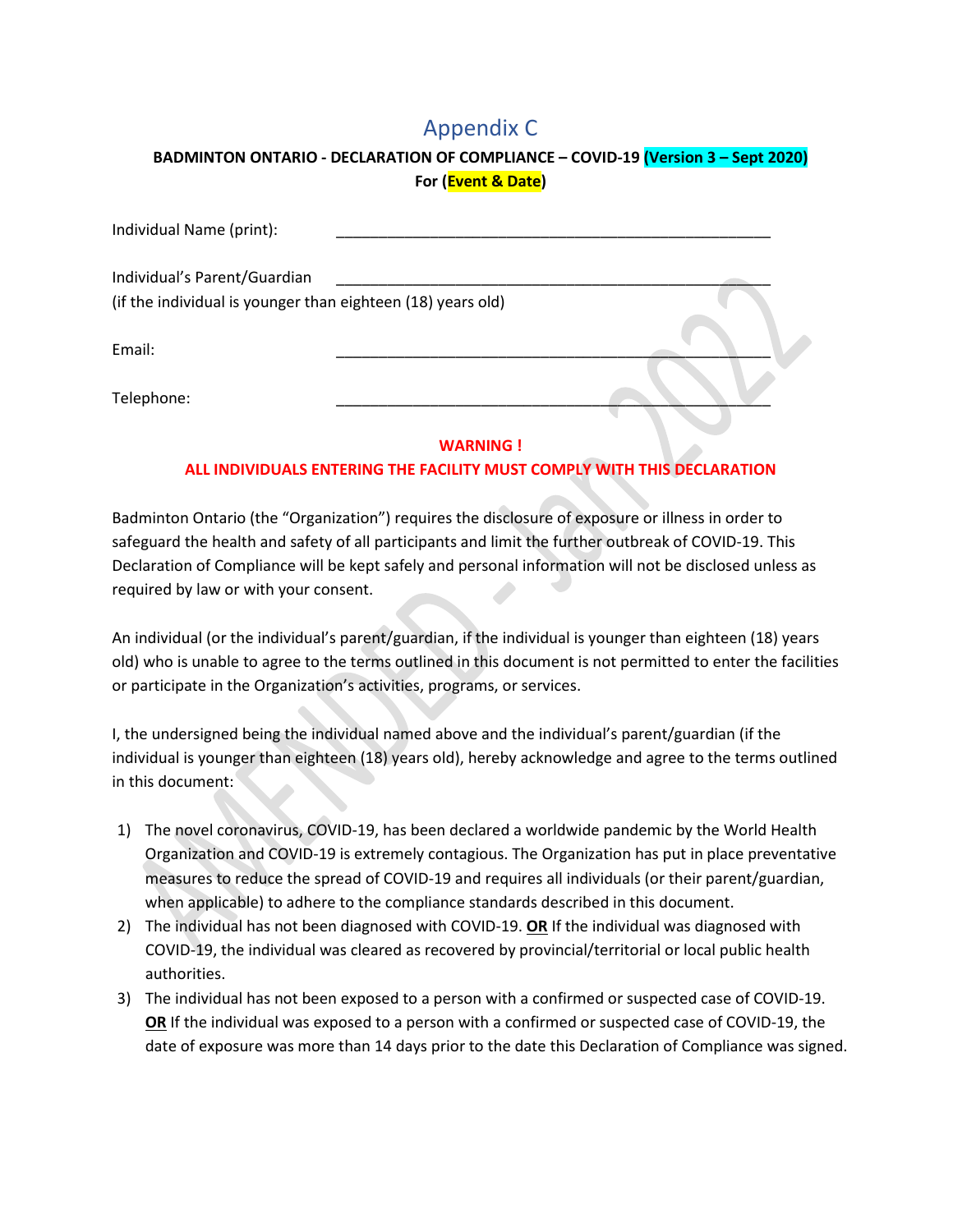- 4) The individual is attending or participating voluntarily and understands the risks associated with COVID-19. The individual (or the individual's parent/guardian, on behalf of the individual (when applicable)) agrees to assume those risks, including but not limited to exposure and being infected.
- 5) The individual has not, nor has anyone in the individual's household, experienced any signs or symptoms of COVID-19 in the last 14 days (including fever, new or worsening cough, fatigue, chills and body aches, respiratory illness, difficulty breathing, nausea, vomiting or diarrhea, pink eye, or loss of taste or smell).
- 6) If the individual experiences, or if anyone in the individual's household experiences, any signs or symptoms of COVID-19 after submitting this Declaration of Compliance, the individual will immediately isolate, notify the Organization, and not attend any of the Organization's facilities, activities, programs or services until at least 14 days have passed since those symptoms were last experienced.
- 7) The individual has not, nor has any member of the individual's household, travelled to or had a layover in any country outside Canada. If the individual travels, or if anyone in the individual's household travels, outside Canada after submitting this Declaration of Compliance, the individual will not attend any of the Organization's facilities, activities, programs or services until at least 14 days have passed since the date of return.
- 8) The individual is following recommended guidelines, including but not limited to practicing physical distancing, trying to maintain separation of six feet from others, adhering to recognized hygiene best practices, and otherwise limiting exposure to COVID-19.
- 9) The individual will follow the safety, physical distancing and hygiene protocols of the Organization.
- 10) This document will remain in effect until the Organization, per the direction of the provincial/territorial government and provincial/territorial and local public health authorities, determines that the acknowledgements in this Declaration of Compliance are no longer required.
- 11) The Organization may remove the individual from the facility or from participation in the activities, programs or services of the Organization at any time and for any reason if the Organization believes, in its sole discretion, that the individual is no longer in compliance with any of the standards described in this document.

Signature and date required for each day of competition:

| Signature: | Date:<br>Parent/Guardian (if the individual is younger than eighteen (18) years old) |
|------------|--------------------------------------------------------------------------------------|
| Signature: | Date:<br>Parent/Guardian (if the individual is younger than eighteen (18) years old) |
| Signature: | Date:<br>Parent/Guardian (if the individual is younger than eighteen (18) years old) |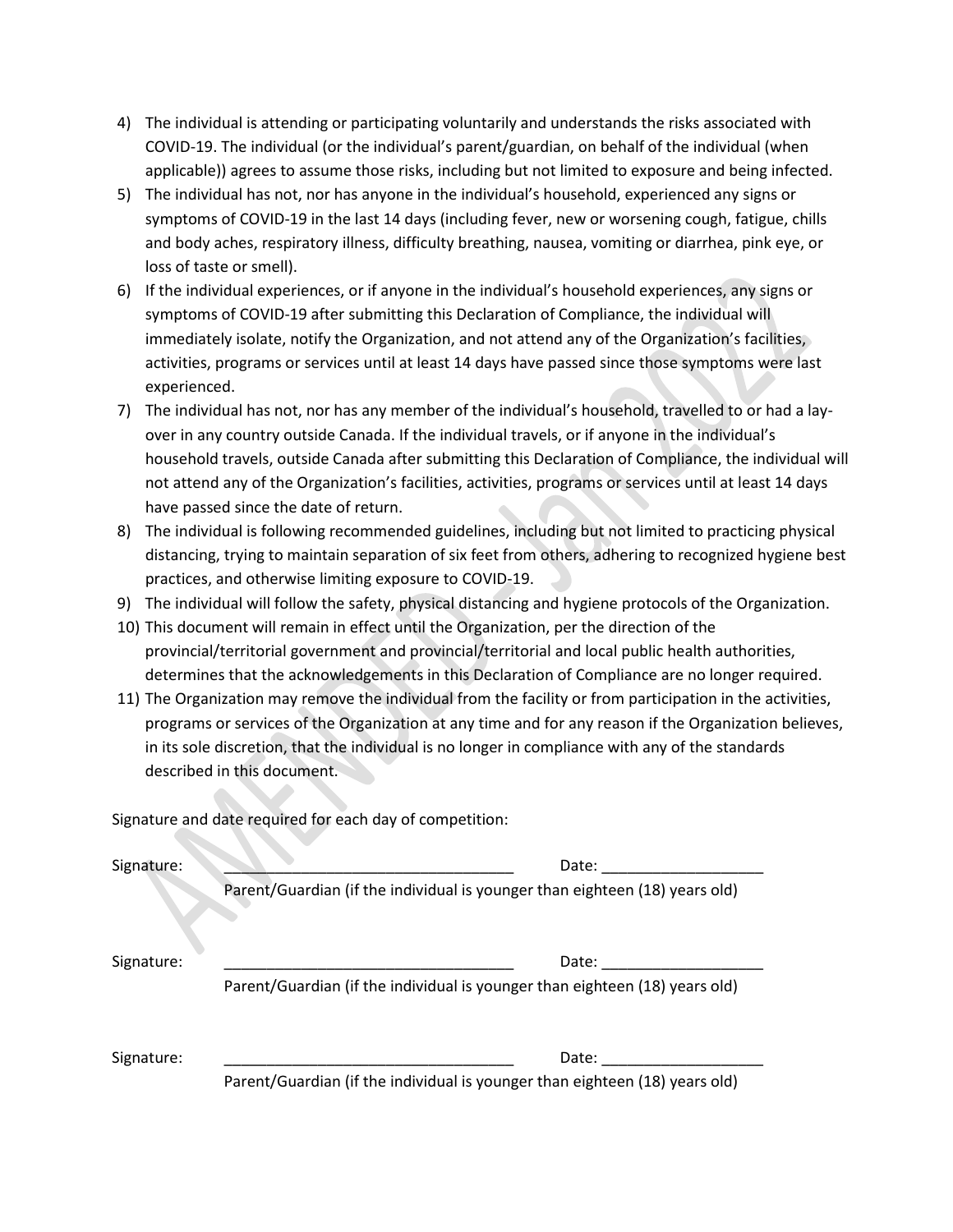## Appendix D

#### **Competition Equipment Cleaning Log**

<span id="page-21-0"></span>

| Date<br><b>Time</b><br>Item                                                                  | Keep this form near each piece of equipment (or in each area) that requires cleaning and<br>update the log every time. |  |                               |  |  |
|----------------------------------------------------------------------------------------------|------------------------------------------------------------------------------------------------------------------------|--|-------------------------------|--|--|
|                                                                                              |                                                                                                                        |  |                               |  |  |
|                                                                                              |                                                                                                                        |  |                               |  |  |
|                                                                                              |                                                                                                                        |  |                               |  |  |
|                                                                                              |                                                                                                                        |  |                               |  |  |
|                                                                                              |                                                                                                                        |  |                               |  |  |
|                                                                                              |                                                                                                                        |  |                               |  |  |
|                                                                                              |                                                                                                                        |  |                               |  |  |
|                                                                                              |                                                                                                                        |  |                               |  |  |
|                                                                                              |                                                                                                                        |  |                               |  |  |
|                                                                                              |                                                                                                                        |  |                               |  |  |
|                                                                                              |                                                                                                                        |  |                               |  |  |
|                                                                                              |                                                                                                                        |  |                               |  |  |
|                                                                                              |                                                                                                                        |  |                               |  |  |
|                                                                                              |                                                                                                                        |  |                               |  |  |
|                                                                                              |                                                                                                                        |  |                               |  |  |
|                                                                                              |                                                                                                                        |  |                               |  |  |
|                                                                                              |                                                                                                                        |  |                               |  |  |
|                                                                                              |                                                                                                                        |  |                               |  |  |
|                                                                                              |                                                                                                                        |  |                               |  |  |
|                                                                                              |                                                                                                                        |  |                               |  |  |
|                                                                                              |                                                                                                                        |  |                               |  |  |
|                                                                                              |                                                                                                                        |  |                               |  |  |
|                                                                                              |                                                                                                                        |  |                               |  |  |
|                                                                                              |                                                                                                                        |  |                               |  |  |
|                                                                                              |                                                                                                                        |  |                               |  |  |
|                                                                                              |                                                                                                                        |  |                               |  |  |
|                                                                                              |                                                                                                                        |  |                               |  |  |
|                                                                                              |                                                                                                                        |  |                               |  |  |
|                                                                                              |                                                                                                                        |  |                               |  |  |
| Items / Areas to be cleaned with disinfectant are:                                           |                                                                                                                        |  |                               |  |  |
| <b>Responsibility of Tournament Organizer</b><br><b>Responsibility of the Venue Operator</b> |                                                                                                                        |  |                               |  |  |
| T1 - Front Registration (PACO) desk<br>V1 - Public spaces                                    |                                                                                                                        |  |                               |  |  |
| <b>T2 - Draw Desk</b>                                                                        |                                                                                                                        |  | V2 - Common areas and lounges |  |  |
| T3 - Referee and Officials' Station<br>V3 - Entrances and doorways                           |                                                                                                                        |  |                               |  |  |
| T4 - Courtside Officials chairs<br>V4 - Hallways                                             |                                                                                                                        |  |                               |  |  |
| T5 - Courtside Coaches' chairs<br>V5 - All handles                                           |                                                                                                                        |  |                               |  |  |
| T6 - Courtside equipment baskets<br>V6 - Washrooms                                           |                                                                                                                        |  |                               |  |  |
| V7 - Benches, chairs, tables, counters                                                       |                                                                                                                        |  |                               |  |  |
| V8 - Nets, nets posts, court surfaces                                                        |                                                                                                                        |  |                               |  |  |
| V9 - Public spaces                                                                           |                                                                                                                        |  |                               |  |  |
| V10 - Common areas and lounges                                                               |                                                                                                                        |  |                               |  |  |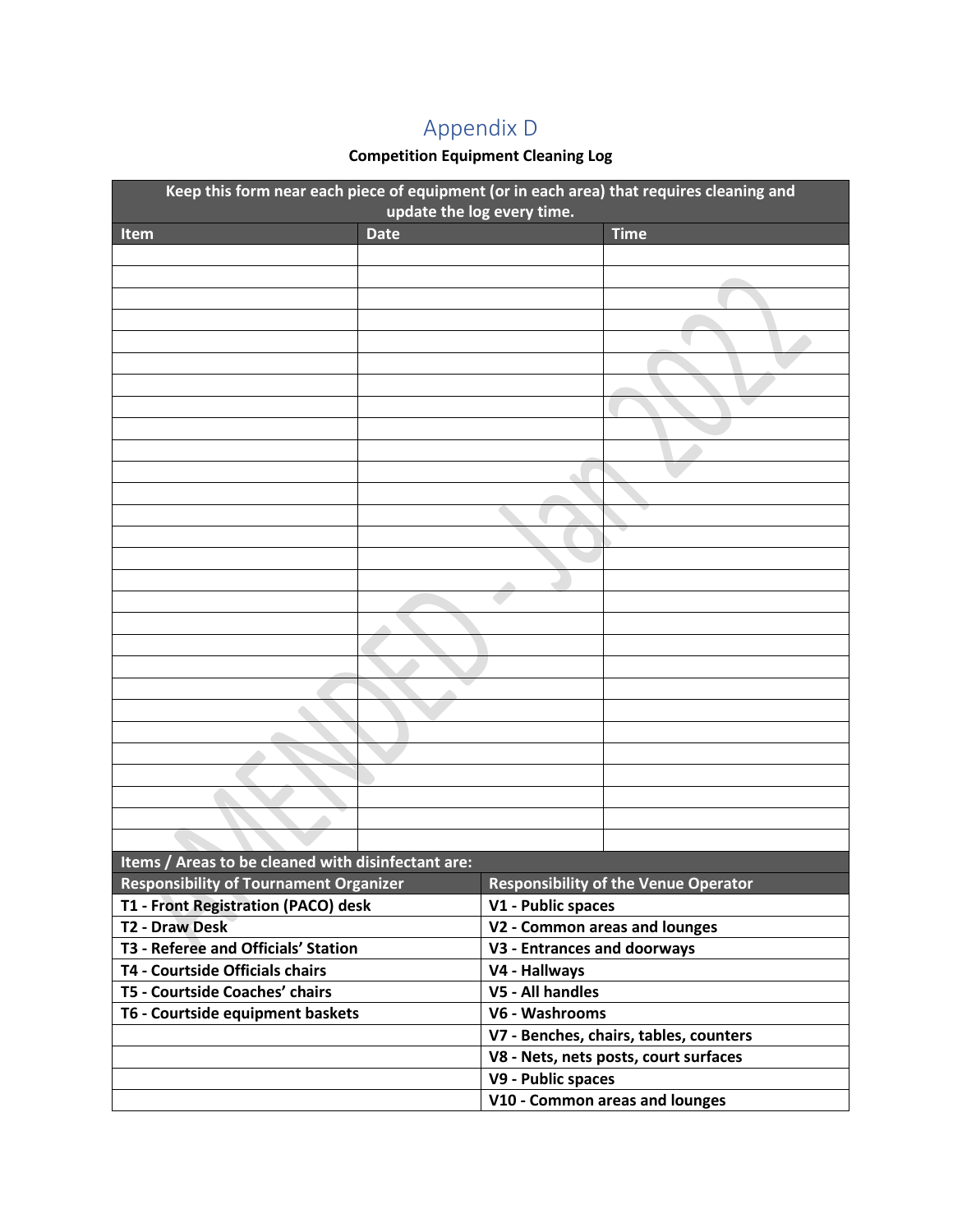### Appendix E

#### **Badminton Ontario Participant Access Control Officer (PACO)**

<span id="page-22-0"></span>The Participant Access Control Officer (PACO) is responsible for the implementation and management of COVID-19 mitigation strategies at specific Badminton Ontario Provincial Events during the 2021/22 competitive year. The PACO in collaboration with the Technical Director (TD) will ensure the administration, organization, and execution of Badminton Ontario's risk mitigation plans and activities around COVID-19 in conjunction with the local host committee, the venue operator, and the Head Referee of the events. The successful candidates will work under the direct supervision of the Technical Director.

#### **Pre-Event Management and Planning**

- 1. Work with the venue operator and chair of the host committee to determine venue flow and physical distancing markers. This may include a pre-event site visit.
- 2. Work with the venue operator to determine preexisting health and safety protocols and ensure there is alignment between their activities and Badminton Ontario Health and Safety plans.
- 3. Work with the venue operator in order to ensure the required documentation is received around the cleaning of public spaces within the venue.
- 4. Work with the chair of the host committee in order to ensure the required documentation is received around the cleaning of field of play equipment.
- 5. Work with the chair of the host committee in order to ensure that at least one volunteer is available to assist the PACO while the venue is open.
- 6. Mark the venue to ensure social distancing is practiced.
- 7. Set up Health and Safety Registration Desk the day prior to the event if the venue permits; otherwise a couple hours prior to the event start time.

#### **Event Management**

- 1. Management of the Health and Safety Registration desk. This is the first point of contact for all individuals arriving at the event venue.
- 2. Ensure that each individual attending the event completes the required documentation and has their temperature taken upon arriving.
- 3. Input athlete names into a google doc file shared with the Draw Desk for daily check-in so that participants do not need to check-in at the draw desk upon arrival.
- 4. Maintain all required documentation.
- 5. Ensure frequent cleaning of badminton areas and equipment is performed by another tournament personnel; and maintain a record of these cleaning activities.
- 6. Ensure the deployment of other health and safety materials (sanitizer, disinfectant wipes, face shield, masks, etc.) provided by Badminton Ontario for the event.
- 7. Ask any individuals who are not complying with the required measures (such as refusing to wear a mask) to leave the venue.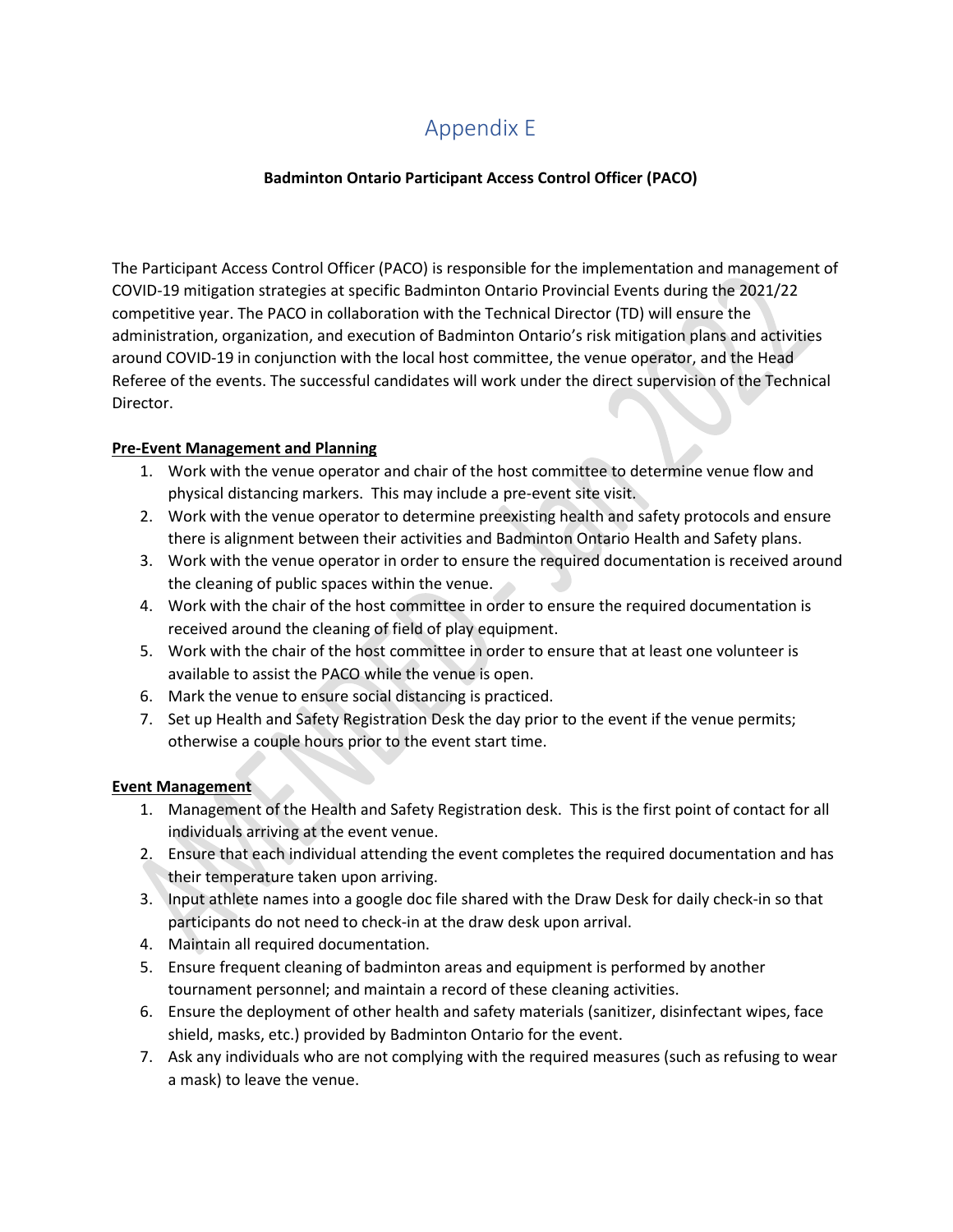#### **Post Event**

- 1. Prepare a final report.
- 2. Assist the Draw Desk to note inventory of any unused safety material.
- 3. Return to Badminton Ontario all hardcopies of signed waivers, declarations of compliance and cleaning logs.

#### **Education and Experience-**

- 1. PAC Officers will be selected from the pool of existing Ontario tournament officials (experienced referees, umpires, and draw desk) who are comfortable taking on this new role.
- 2. Ideally, PAC Officers will have demonstrated supervisory skills.

#### **Key Competencies-**

- 1. Ability to organize and manage multiple tasks.
- 2. Execute sound judgement in decision-making.
- 3. Demonstrate excellent inter-personal and communication skills.
- 4. Take initiative to address challenges.
- 5. Oral and written English language skills required and in French an asset.
- 6. Ability to work within a team.

#### **Renumeration-**

\$150 per day of event competition.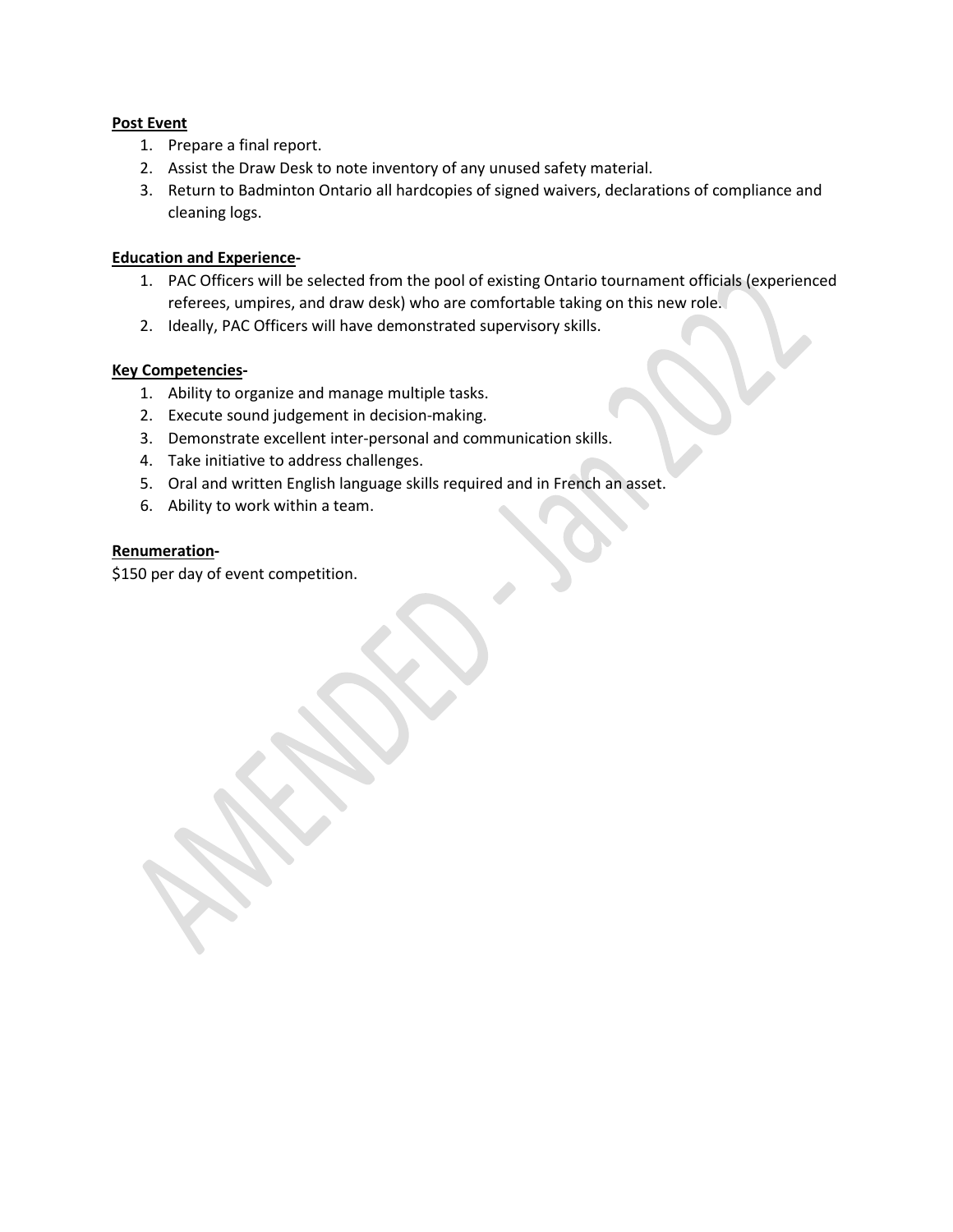### Appendix F

#### **Risk Assessment for Badminton Events**

<span id="page-24-0"></span>

| Date of Risk Assessment                                     |                                                                                        |
|-------------------------------------------------------------|----------------------------------------------------------------------------------------|
| Club Name                                                   |                                                                                        |
| City                                                        |                                                                                        |
| Province                                                    |                                                                                        |
| Present re-open phase/stage/level<br>(local and provincial) |                                                                                        |
| <b>Public Health Contact Number</b>                         |                                                                                        |
|                                                             | <b>COVID Strategic Operations Team</b> (see Mitigation Checklist for responsibilities) |
| Name of Person Completing this                              |                                                                                        |
| Tool                                                        |                                                                                        |
| Name of Communications Lead                                 |                                                                                        |
| Name of Medical Lead                                        |                                                                                        |
| Name of Operations Lead                                     |                                                                                        |
| <b>Primary Venue Contact Name and</b><br>Email              |                                                                                        |

#### **STEP 1 - Initial Risk Assessment**

*The questions below will enable hosts to review the additional considerations specific to return to sport, and thus inform their risk checklist for COVID-19. This will help staff and volunteers to understand and manage any additional risk from COVID-19.* 

*The risk assessment should be reviewed and reassessed regularly during the planning phase and updated immediately prior to the transition to the operational phase, especially in light of the rapidly evolving nature of the outbreak.* 

 *The risk assessment for COVID-19 must be coordinated and integrated with the local risk assessment for COVID-19.*  The person completing the questionnaire should include input from the local public health authorities, consult<br>WHO's latest technical guidance, and ensure that there is an up-to-date evaluation of the epidemiological situa

#### **Initial Risk Assessment**

**Please answer Yes (1) or No (0) to the following questions to determine a risk assessment score that incorporates factors specific to the events activities.**

| Additional risk of COVID-19 to return to<br>competitions                                                                                                                                         | <b>Yes</b><br>(1)/No<br>(0) | <b>Score</b> | <b>Comments</b>                                                                                                          |
|--------------------------------------------------------------------------------------------------------------------------------------------------------------------------------------------------|-----------------------------|--------------|--------------------------------------------------------------------------------------------------------------------------|
| Will the event be held in a region that has<br>documented active local transmission of<br>COVID-19 (community spread) in the last 14<br>days?                                                    |                             | 0            | NOTE: If there are physical distancing<br>measures in place or gathering size<br>restrictions in your area - answer YES. |
| Will the event be held in venues/facilities<br>with access by multiple user groups or<br>Events?                                                                                                 |                             | $\Omega$     |                                                                                                                          |
| Will the event have participants relocating<br>from areas outside the host city that have<br>documented active local transmission of<br>COVID-19 (community spread)?                             |                             | $\Omega$     |                                                                                                                          |
| Will the event include participants (athletes<br>or coaches) at higher risk of severe COVID-<br>19 disease (e.g. people over 65 years of age<br>or people with underlying health<br>conditions)? |                             | $\Omega$     |                                                                                                                          |
| <b>Total initial COVID-19 risk score</b>                                                                                                                                                         |                             | o            |                                                                                                                          |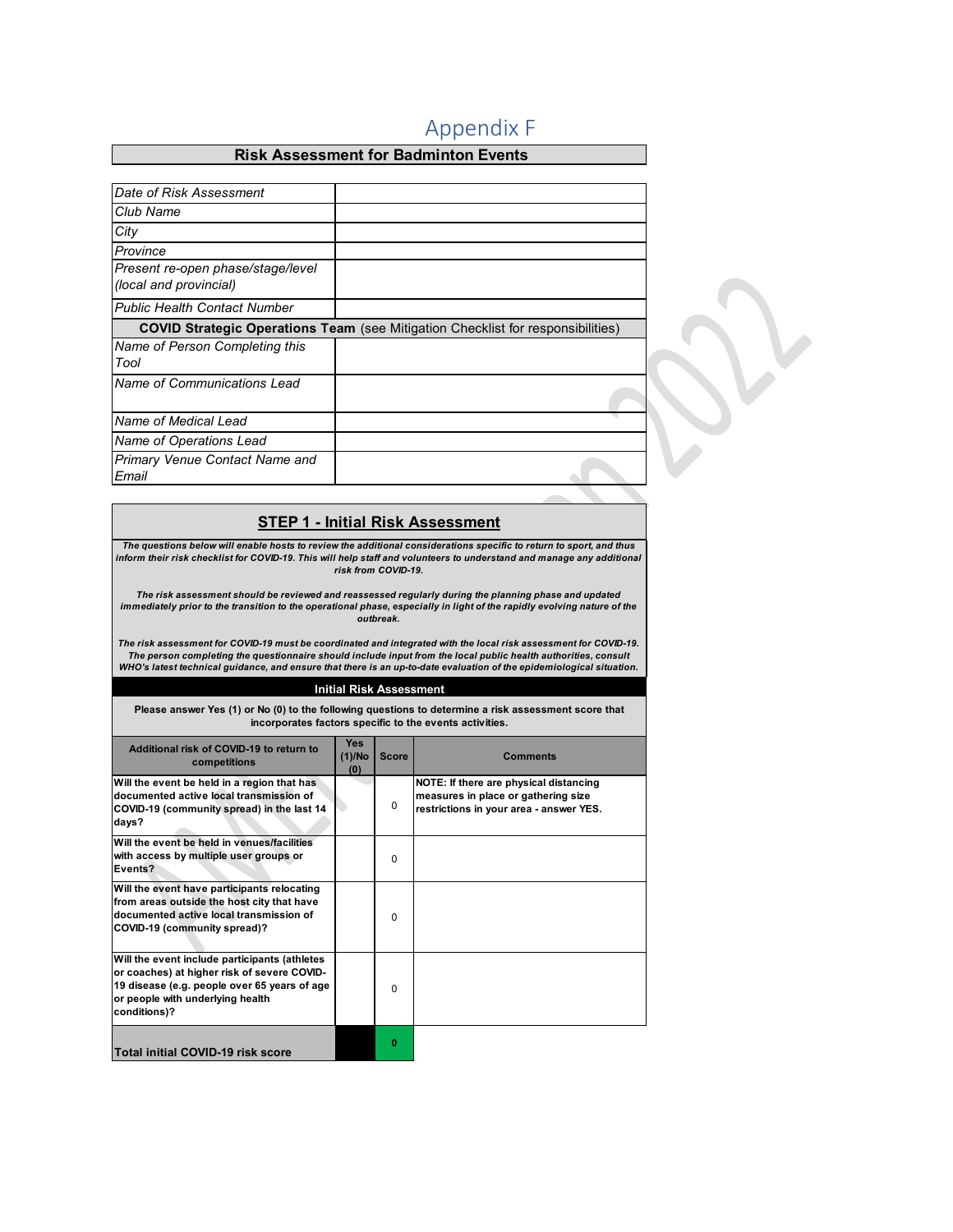#### **Total Initial Risk Assessment Score**

- **0 Negligible**
- **1 Very Low Risk**
- **2 Low Risk**
- **3 Moderate Risk**
- **4 High Risk**

### **STEP 2 - Modified Risk Assessment**

**If you have answered yes to any of the questions above, then reconsider whether you are able to modify any of the answers to modify the risk assessment score that may be used to inform your event checklist.**

| <b>Modified Risk Assessment</b>                                                                                                                                                                  |                             |              |                                                                                                                                 |  |  |
|--------------------------------------------------------------------------------------------------------------------------------------------------------------------------------------------------|-----------------------------|--------------|---------------------------------------------------------------------------------------------------------------------------------|--|--|
| Additional risk of COVID-19 to return to<br>competition                                                                                                                                          | <b>Yes</b><br>(1)/No<br>(0) | <b>Score</b> | <b>Comments</b>                                                                                                                 |  |  |
| Will the event be held in a region that has<br>documented active local transmission of<br>COVID-19 (community spread) in the last 14<br>days?                                                    |                             | $\Omega$     | <b>NOTE: If there are physical distancing</b><br>measures in place or gathering size<br>restrictions in your area - answer YES. |  |  |
| Will the event be held in venues/facilities<br>with access by multiple user groups or<br>Events?                                                                                                 |                             | $\mathbf{0}$ | Are you able to restrict or schedule facility<br>access to discrete limited groups?                                             |  |  |
| Will the event have participants relocating<br>from areas outside the host city that have<br>documented active local transmission of<br><b>COVID-19 (community spread)?</b>                      |                             | $\mathbf{0}$ | If ALL members from outside the location are<br>able to quarantine for 14 days before entering<br>the Event - answer NO.        |  |  |
| Will the event include participants (athletes<br>or coaches) at higher risk of severe COVID-<br>19 disease (e.g. people over 65 years of age<br>or people with underlying health<br>conditions)? |                             | $\Omega$     | If you are able to restrict or eliminate high risk<br>individuals access to the Event - answer NO.                              |  |  |
| Total modified COVID-19 risk score                                                                                                                                                               |                             | Ω            |                                                                                                                                 |  |  |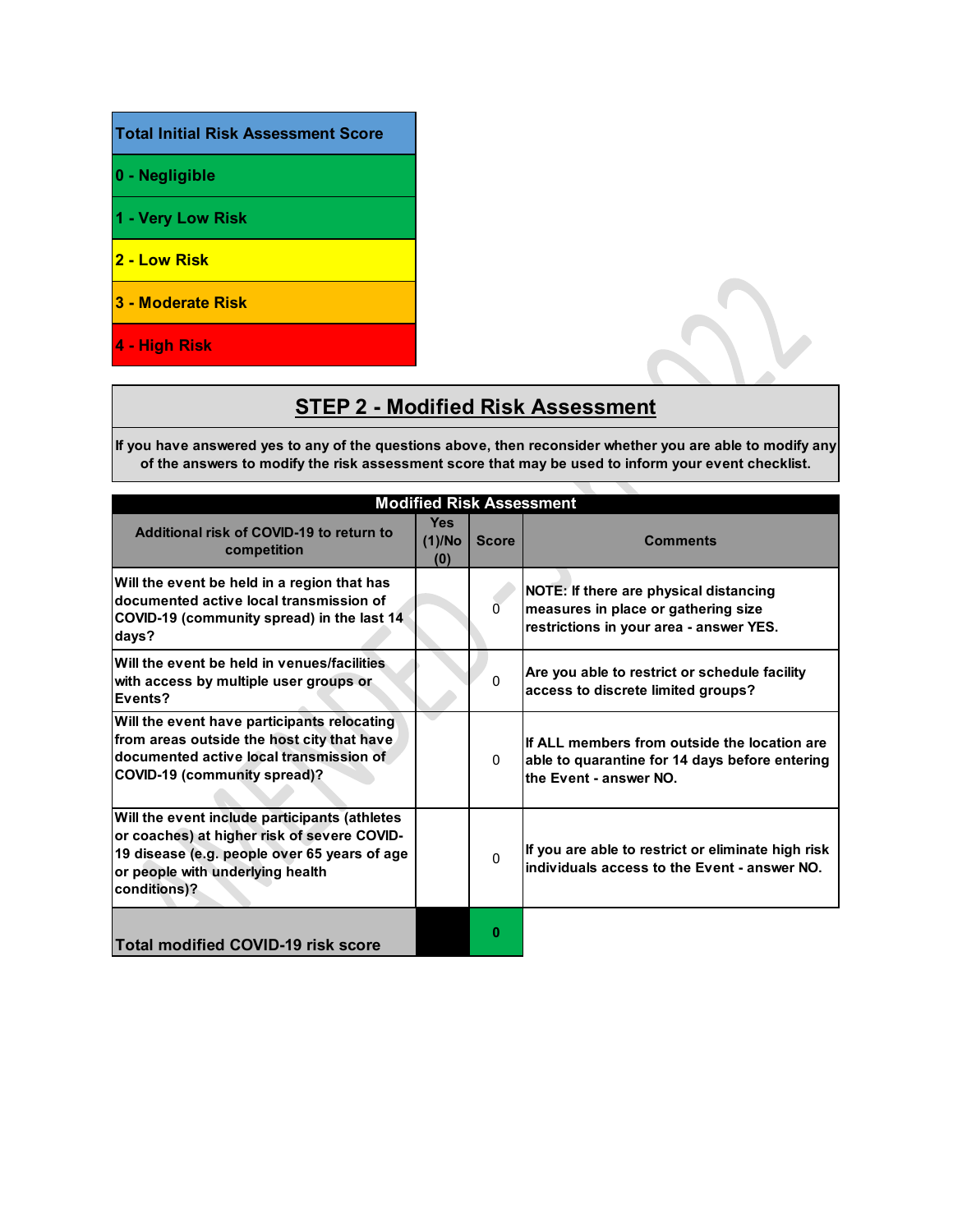| <b>Total Modified Risk Assessment Score</b> | <b>Recommended Changes to Event</b>                                                                                                                                                                                                                                                                                                |                                                                                                                                                                                                                                                                                                                                                                                                                                                                                                                                                                                                                                                                                                                                                                                                                                                                                                                                                                                                                       |
|---------------------------------------------|------------------------------------------------------------------------------------------------------------------------------------------------------------------------------------------------------------------------------------------------------------------------------------------------------------------------------------|-----------------------------------------------------------------------------------------------------------------------------------------------------------------------------------------------------------------------------------------------------------------------------------------------------------------------------------------------------------------------------------------------------------------------------------------------------------------------------------------------------------------------------------------------------------------------------------------------------------------------------------------------------------------------------------------------------------------------------------------------------------------------------------------------------------------------------------------------------------------------------------------------------------------------------------------------------------------------------------------------------------------------|
| 0 - Negligible                              | Modified risk of transmission and further spread of COVID-19 in relation to event is<br>considered negligible.                                                                                                                                                                                                                     | Participants (including spectators) should respect social distancing practices.<br>Venue should be set up to maximize social distancing. EX. tape on floor, reduced<br>facility access)<br>Modify etiquette rules to allow for no contact.<br>Shuttle are to be provided at the start of the day to each player competing and<br>should not be touched by competitors or partners during the competition (Initials<br>should be added by player to identify their shuttles)<br>Provide additional hand sanitation court side.<br>All participants (players, coaches, parents, event staff, volunteers) must<br>o Undergo temperature check (will not be allowed to enter with a temperature greater<br>than 37C)<br>o Wear face mask<br>o Sign daily DECLARATION OF COMPLIANCE Form.                                                                                                                                                                                                                                  |
| 1 - Very Low Risk                           | Modified risk of transmission and further spread of COVID-19 in relation to event is<br>considered very low.                                                                                                                                                                                                                       | All event disciplines can be held (MS, WS, MD, WD, XD).<br>For Junior events, only one parent per family can attend otherwise the venue should<br>be closed to spectators.<br>Venue should be set up to maximize social distancing. (EX. tape on floor, reduced<br>facility access)<br>Modify<br>etiquette rules to allow for no contact.<br>Shuttle are to be provided at the start of the day to each players competing and<br>should not be touched by competitors or partners during the competition (Initials<br>should be added by player to identify their shuttles).<br>Participants should arrive just before their match and leave immediately afterwards.<br>Provide additional hand sanitation court side.<br>All participants (players, coaches, parents, event staff, volunteers) must<br>o Undergo temperature check (will not be allowed to enter with a temperature greater<br>than 37C)<br>o Wear face mask<br>o Sign daily DECLARATION OF COMPLIANCE Form.                                         |
| 2 - Low Risk                                | Modified risk of transmission and further spread of COVID-19 in relation to the event is<br>considered low. Recommend checking whether mitigation measures can be strengthened. should be added by player to identify their shuttles)                                                                                              | All event disciplines can be held (MS, WS, MD, WD, XD).<br>Junior events, only one parent per family can attend otherwise the venue should be<br>closed to spectators.<br>Venue should be set up to maximize social distancing. (EX. tape on floor, reduced<br>facility access)<br>Players/pairs will not switch sides<br>Modify etiquette rules to allow for no contact.<br>Shuttle are to be provided at the start of the day to each players competing and<br>should not be touched by competitors or partners during the competition (Initials<br>Participants should arrive just before their match and leave immediately afterwards.<br>Provide additional hand sanitation court side.<br>All participants (players, coaches, parents, event staff, volunteers) must<br>o Undergo temperature check (will not be allowed to enter with a temperature greater<br>than 37C)<br>o Wear face mask<br>o Sign daily DECLARATION OF COMPLIANCE Form.                                                                   |
| 3 - Moderate Risk                           | Modified risk of transmission and further spread of COVID-19 in relation to the event is<br>considered moderate. Recommend significant efforts to improve mitigation measures or<br>reduce risk of transmission (decrease risk assessment score) and postpone event until<br>appropriate measures are in place.                    | Only singles events (MS & WS) should be held<br>For Junior events, only one parent per family under the age of major can attend<br>otherwise the venue should be closed to spectators.<br>Venue should be set up to maximize social distancing. (EX. tape on floor, reduced<br>facility access)<br>Players will not switch sides<br>Modify etiquette rules to allow for no contact.<br>Shuttle are to be provided at the start of the day to each players competing and<br>hould not be touched by competitors or partners during the competition (Initials<br>should be added by player to identify their shuttles)<br>Participants should arrive just before their match and leave immediately afterwards.<br>Provide additional hand sanitation court side.<br>All participants (players, coaches, parents, event staff, volunteers) must<br>o Undergo temperature check (will not be allowed to enter with a temperature greater<br>than 37C)<br>o Wear face mask<br>o Sign daily DECLARATION OF COMPLIANCE Form. |
| 4 - High Risk                               | Modified risk of transmission and further spread of COVID-19 in relation to the event is<br>considered high. Recommend significant efforts to improve both mitigation measures and<br>reduce risk of transmission (decrease risk assessment score). EVENTS SHOULD NOT<br>PROCEED UNTIL FURTHER MITIGATION CAN REDUCE OVERALL RISK. | Event / Competition cancelled unless strategies implemented to reduce risk score.                                                                                                                                                                                                                                                                                                                                                                                                                                                                                                                                                                                                                                                                                                                                                                                                                                                                                                                                     |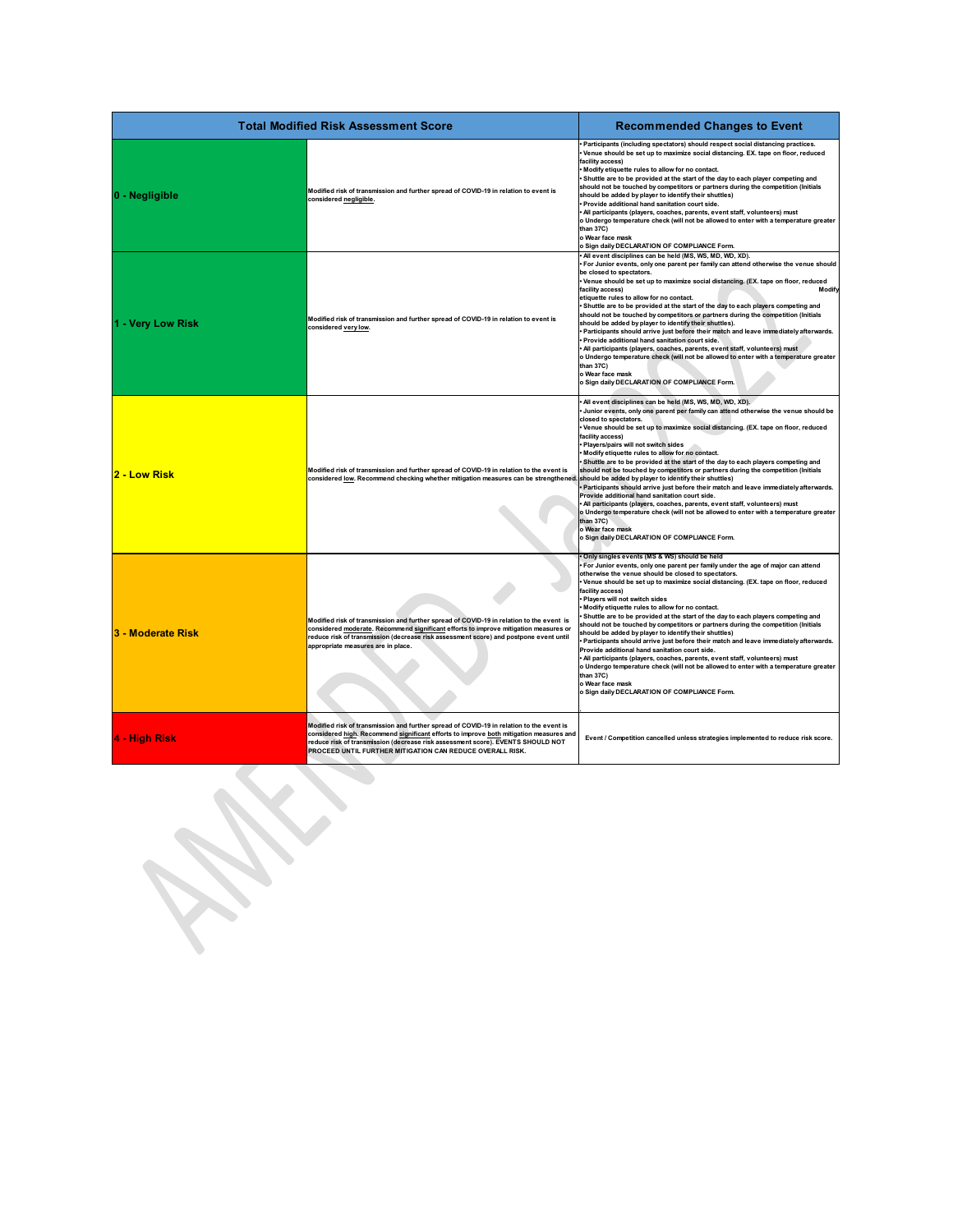### Appendix G

#### **Badminton Ontario**

#### **Pre- Event email to Players, Parents and Coaches**

#### <span id="page-27-0"></span>(date)

Badminton Ontario is excited to welcome you to the (name of event) in (city). Prior to travelling to this event, Badminton Ontario would like to inform you of certain changes to our standard event hosting practices in light of the current pandemic. These changes come in two forms. Changes that will be standardized for all our events and those specific to the local situation regarding COVID-19.

#### **Our Approach**

Badminton Ontario is taking a measured approach to ensure that we reduce the risk of COVID-19 transmission. This approach is done in collaboration with our local host facility, the District Member badminton association and Public Health Authorities' guidance.

#### **Guiding Principles**

- 1. We will use a common sense approach to Health and Safety that embraces the new norms of society.
- 2. We will respect all guidelines from Government and Public Health Authorities.
- 3. We will respect physical distancing protocols.
- 4. We will enhance cleaning and hygiene practices at the venue.
- 5. We will invest in our events to ensure we are prepared to host a great and safe event.

#### **Standardized Changes**

The standardized changes for the 2021-2022 season for all Badminton Ontario events are:

- 1. Upon arrival each day, you will be greeted at the door by a Badminton Ontario Participation Access Control Officer (PACO). They will be positioned at the main entrance for the duration of the event.
- 2. Upon arrival on the first day of competition, each individual must sign (or have signed) an Assumption of Risks and Waiver of Claims and Liability Agreement applicable for the current competition season.
- 3. Each day, all participants (and anyone arriving to the facility) must sign a declaration that they do not have COVID-19 symptoms and they have not potentially exposed themselves to COVID-19 or compete an online health check survey.
- 4. Each participant (and anyone arriving to the facility) must undergo a temperature check when entering the venue. This includes in and out during the day. If your temperature is above 37 degrees Celsius you will not be allowed to enter the venue.
- 5. Shuttlecock allocation: Two (2) match shuttles will be distributed at the beginning of each match. Athletes are responsible for supplying their own match shuttles beyond the two (2) that have been supplied at the beginning of the match. These additional shuttles should be kept separated on their own side of the court until it is needed. Athletes are responsible for supplying their own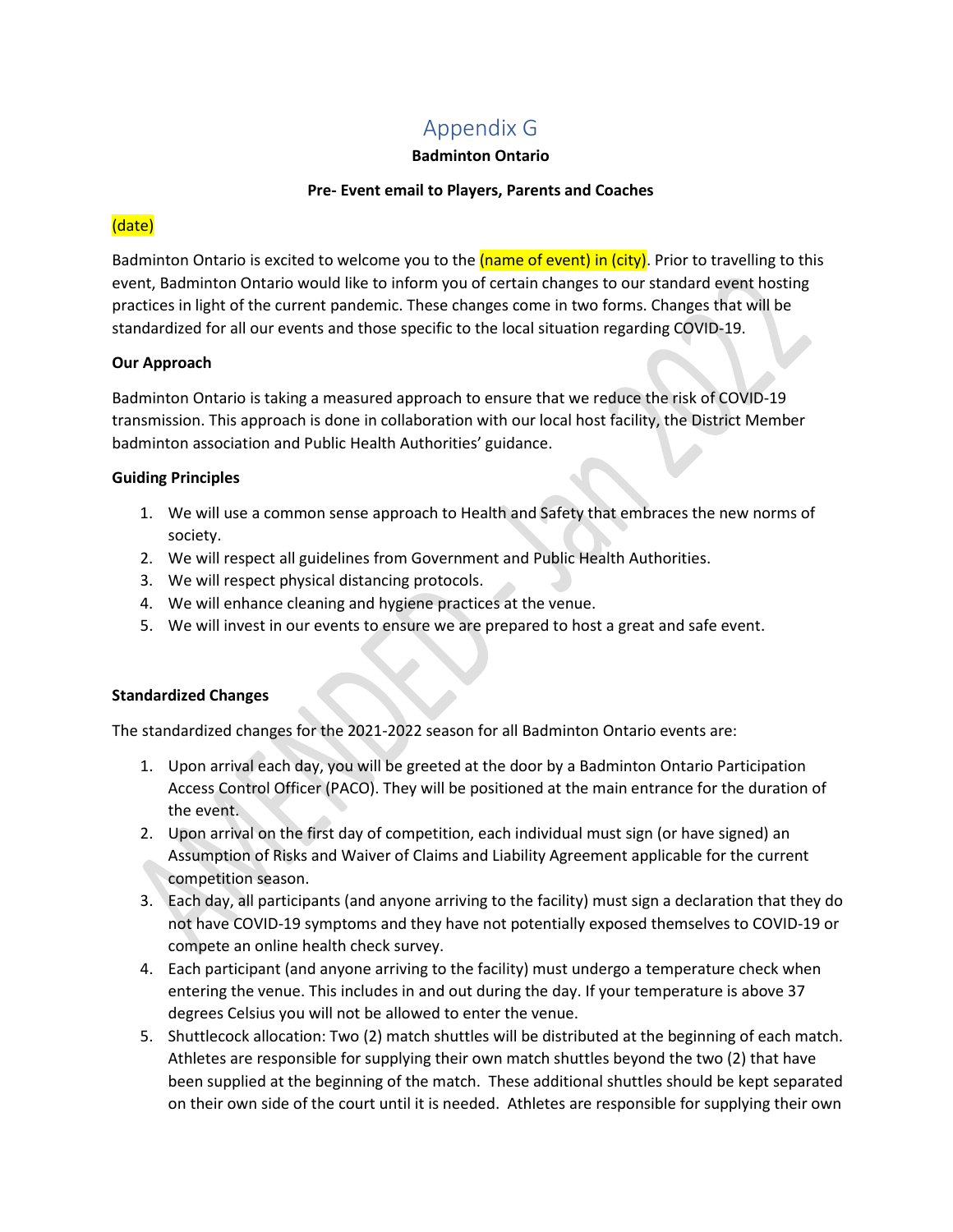warm-up shuttles. They may bring the shuttles from their previous match with them to the next match for warm-up.

- 6. Face masks/coverings (that covers your nose, mouth, and chin without gapping) are mandatory and must be worn by everyone in attendance except during warmups and when competing. Hand sanitizer will be available throughout the competition area. Badminton Ontario will have a small supply of these items onsite, but recommends individuals bring their own supplies.
- 7. The venue will be marked to maximize social distancing. Please respect these markings.
- 8. The standards of etiquette have been modified. Players will touch rackets at the end of the match and will politely wave to the umpire and service judge.

#### **Event Specific Changes**

Upon reviewing the current Public Health Authority Guidelines and the Venue specific Health and Safety Guidelines, the following additional modifications have been implemented for the (name of event):

- 1. *All events or just singles*
- 2. *Spectators are allowed or not allowed except for one parent/guardian of a minor*
- 3. *Teams will switch sides or not switch sides*
- 4. *Participants can stay at the venue all day or must arrive just before their match and leave immediately following their match*
- 5. *There will or won't be a medal presentation.*

#### **Failure to Comply**

Badminton Ontario is taking these steps to minimize the risk of COVID transmission at our events and to ensure best efforts towards health and safety practices. If a participant does not comply with the requirements, they will not be granted access to the event or they will be removed from the event if they have already been granted access.

#### **Draws and Match Schedule**

Please note that approved draws and match start times have been posted online. You may find all draws for the tournament at the link here: (insert link to draw list)

Badminton Ontario is looking forward to welcoming you to the (name of event). Should you have any questions about the changes that the event or any other aspect of our COVID-19 strategy please feel free to contact me at

(insert contact information)